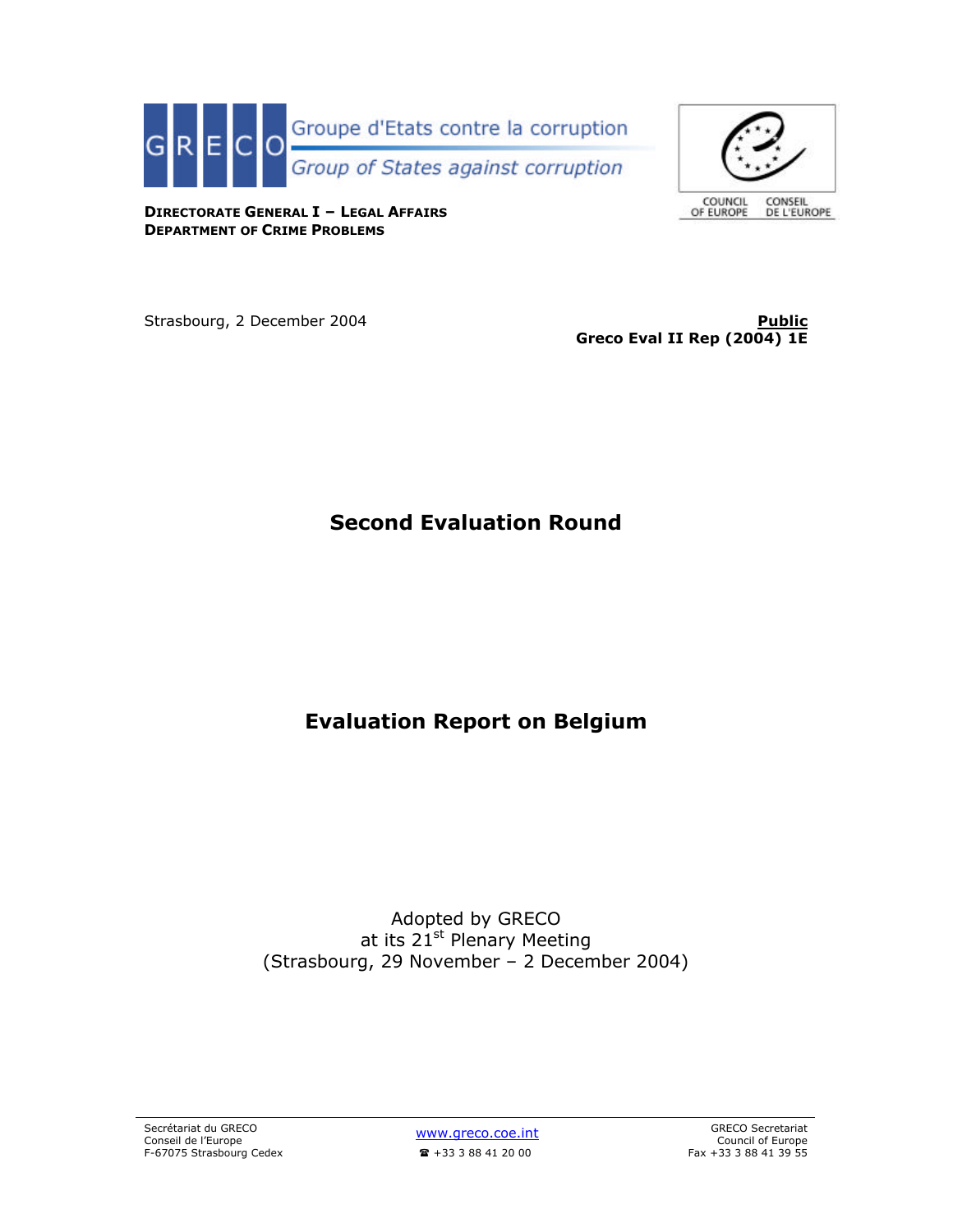# **I. INTRODUCTION**

 $\overline{\phantom{a}}$ 

- 1. Belgium was the tenth GRECO member to be examined in the Second Evaluation Round. The GRECO Evaluation Team (hereafter referred to as the "GET") visited Brussels from 26 to 30 April. It was composed of Mrs Françoise ROSEN, First Deputy of the Luxembourg Prosecution Department (Luxembourg), Mrs Cornelia VICLEANSCHI, Prosecutor, Head of International Relations Section, Prosecution Department (Moldova) and Mr José Antonio MOURAZ LOPES, Judge, Anadia Regional Court (Portugal) and was accompanied by a member of the Council of Europe secretariat. Prior to the visit the GET experts were provided with a comprehensive reply to the Evaluation questionnaire (Greco Eval II (2003) 7F), requested documents and copies of relevant legislation.
- 2. The GET met representatives of the following authorities: Federal Justice Department (minister's private office, steering committee, directorate general of legislation and fundamental rights and freedoms, central seizure and confiscation office (OCSC) and network of experts on economic, financial and tax offences); financial intelligence unit (CETIF); federal police – judicial finance directorate (DJF); central anti-corruption unit (OCRC); central organised economic and financial crime office (OCDEFO), federal prosecution office, Brussels, Charleroi and Ghent prosecution departments; Brussels regional court; federal budget and management control department; inspectorate of finance; federal personnel and organisation department; federal economics and finance department (minister's private office and tax inspectorate); college of federal mediators (ombudsmen); minister of the Brussels-Capital Region. The GET also met representatives of the institute of business auditors, the professional institute of certified accountants and tax advisers and Transparency International.
- 3. It is recalled that GRECO agreed at its  $10<sup>th</sup>$  Plenary meeting (July 2002), in accordance with Article 10.3 of its Statute, that the evaluation procedure would deal with the following themes:
	- **Theme I Proceeds of corruption:** Guiding Principles 4 (seizure and confiscation of proceeds of corruption) and 19 (connections between corruption and money laundering/organised crime), as completed, for members having ratified the Criminal Law Convention on Corruption (ETS 173), by Articles 19 paragraph 3, 13 and 23 of the Convention<sup>1</sup>;
	- **Theme II Public administration and corruption:** Guiding Principles 9 (public administration) and 10 (public officials);
	- **Theme III Legal persons and corruption:** Guiding Principles 5 (legal persons) and 8 (fiscal legislation), as completed, for members having ratified the Criminal Law Convention on Corruption (ETS 173), by Articles 14, 18 and 19, paragraph 2 of the Convention.
- 4. The present report was prepared on the basis of the replies to the questionnaire and the information provided during the on-site visit. The main objective of the report is to evaluate the effectiveness of measures adopted by the Belgian authorities in order to comply with the requirements deriving from the provisions indicated in paragraph 3. The report contains a description of the situation, followed by critical analysis. The conclusions include a list of

<sup>1</sup> Belgium ratified the Criminal Law Convention on Corruption on 23 March 2004. It came into force on 1.7.04. Belgium accepted to be evaluated on the basis of the Convention even though, at the time of the visit, the Convention had not yet entered into force in respect of Belgium.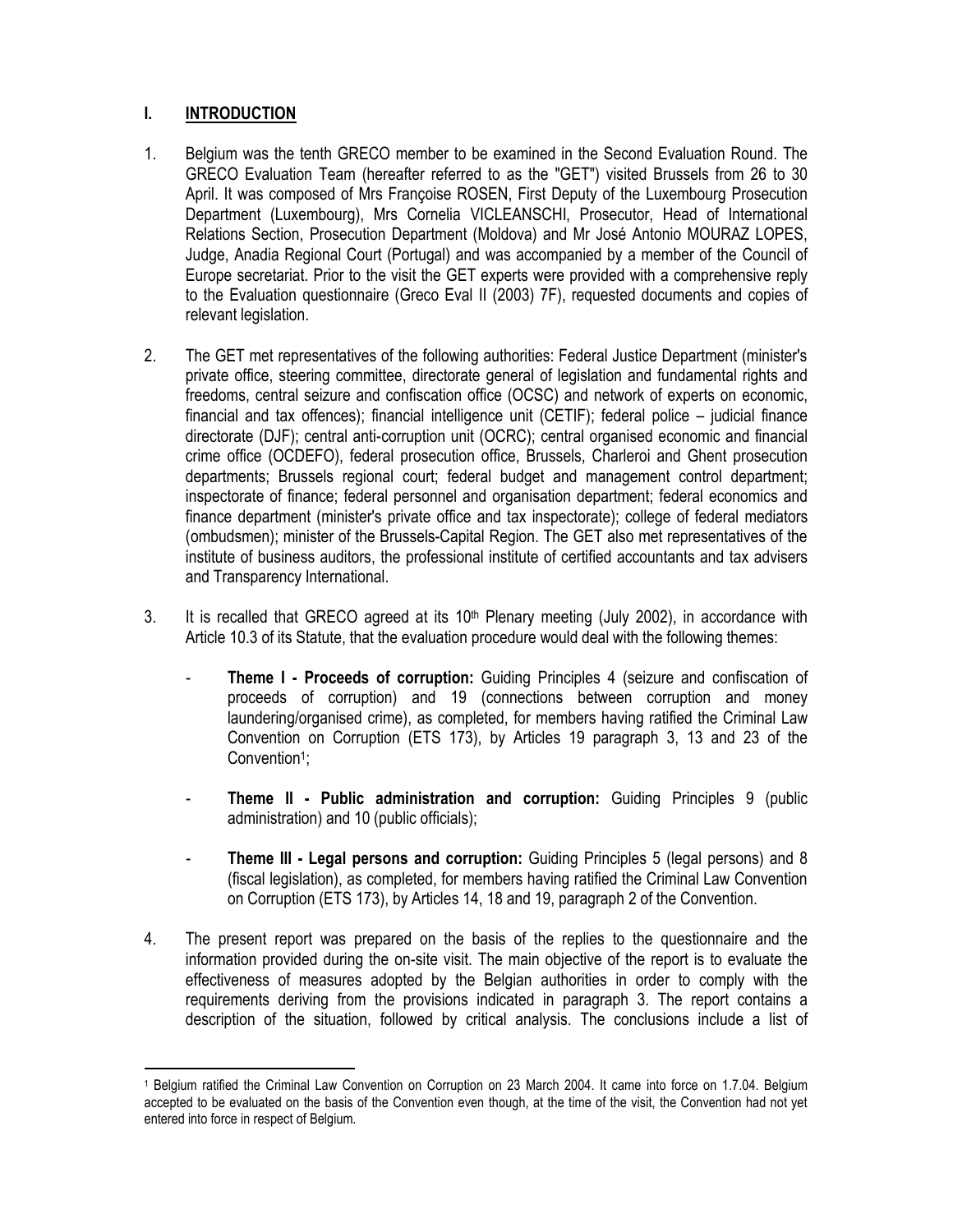recommendations adopted by GRECO and addressed to Belgium in order to improve its level of compliance with the provisions under consideration.

# **II. THEME I - PROCEEDS OF CORRUPTION**

### **a. Description of the situation**

#### **Confiscation**

- 5. Article 17 of the Belgian Constitution abolished the penalty of general confiscation, in which offenders were deprived of all their possessions. Articles 42 ff of the Criminal Code (CC) introduce a system of special confiscation. This is considered to be *ancillary to the principal penalty*<sup>2</sup> . It may be applied to items that were the object of the offence or were used to commit it if they belong to the perpetrator (Article 42.1 CC), the proceeds of the offence (Article 42.2 CC), or pecuniary benefits directly derived from the offence (primary benefits), assets and securities substituted for them (so-called substitute benefits) and any investment income from these assets and securities (Article 42.3 CC). The special confiscation of items covered by Articles 42.1 and 42.2 is mandatory whereas in the case of 42.3 it is optional and can only be imposed by the court in response to a written request from the crown prosecutor (Article 43bis.1 CC). Special confiscation of the object and/or instrumentality of the offence is only obligatory when it belongs to the perpetrator of the offence whereas the proceeds of offences and/or pecuniary benefits directly derived from it, assets and securities substituted for them and any investment income from these assets and securities may be confiscated even if they do not belong to the offender. Article 505.3 CC authorises confiscation of the object of the offence of laundering, even if it does not belong to the offender. Sections 4 and 16 of the Criminal Liability of Legal Persons Act of 4/5/99 also authorises the confiscation (and seizure) of assets belonging to legal persons.
- 6. Confiscation of the proceeds of corruption is dependent on a prior conviction for corruption. If it is not or is no longer possible to find the items covered by Article 42.3 CC in the perpetrator's property Article 43bis.2 CC authorises the courts to undertake a financial assessment and order the confiscation of an equivalent sum. Estimates of the value of the financial benefits from offences must take account of all the available information on direct and indirect benefits and any other factual material that may be relevant. In the absence of more precise information, the courts may also carry out such assessments *ex aequo et bono* (Court of Cassation 14/12/1994). Confiscation of an equivalent sum is subsidiary and may only be applied if assets or securities directly linked to the offence cannot or can no longer be found in the offender's property. Article 43quater CC provides for direct confiscation by equivalent with shared burden of proof, which is separate from the systems under Articles 42.3 and 43bis 1 and 2 CC. It authorises the confiscation of goods or securities. Securities may be confiscated directly. In other words, courts no longer have to establish whether a perpetrator's property includes financial assets but can directly order the confiscation of securities. This Article provides for a sharing of the burden of proof between the crown prosecutor and the accused regarding the unlawful origin of financial assets that are liable for confiscation. The crown prosecutor must first establish that there is a substantial difference between the perpetrator's assets over the relevant period and the assets he

<sup>2</sup> It is generally acknowledged that special confiscation may be an ancillary penalty or a preventive measure. As a preventive measure, confiscation is concerned with withdrawing harmful or dangerous objects. Following a decision of the Court of Cassation, confiscation only has this legal status if the legal provision concerned is unambiguous (C.Cass., 3 November 1987, R.W., 1987-88, 1055, note A. Vandeplas). According to certain case-law, preventive confiscation is not covered by the Criminal Code and may not therefore be ordered. At all events, Articles 42 ff of the Criminal Code are concerned with penalties. To avoid all discussion, it is better to refer to a form of sanction "ancillary to the principal penalty".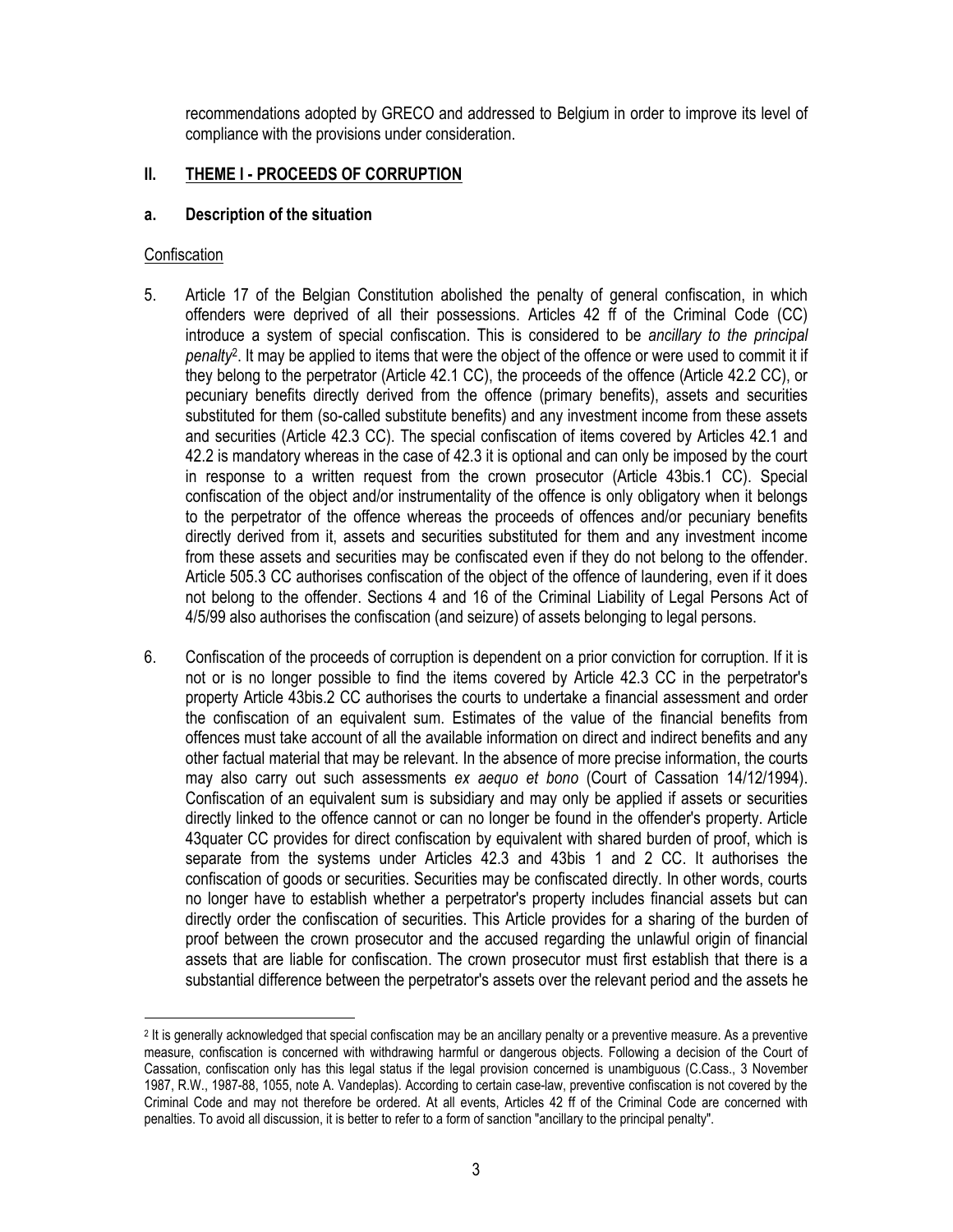has probably acquired legally, having regard to his normal expenditure, and that there are serious and concrete grounds for thinking that this increase in wealth resulted from the offence of which the individual has been found guilty or an identical offence<sup>3</sup>. It is then the perpetrator's responsibility to show plausibly that this difference is not the result of the offence of which he has been convicted or identical offences<sup>4</sup>. Subject to the rights of third parties of good faith, the assets of a criminal organisation must be confiscated.

#### Third parties

 $\overline{a}$ 

7. Subject to the stipulations of Article 42.1 CC concerning the object and instrumentality of the offence, special confiscation under Articles 42.2, 42.3; 43bis and 43quater CC may be ordered even when the perpetrator does not own the unlawful assets. In a judgment of 29 May 2001, the Court of Cassation ruled that the personal nature of the penalty was not a barrier to confiscation from third parties. The only restriction on such confiscation derived from the rights that third parties could claim to such property by virtue of their legitimate possession. There is no presumption of third parties' bad faith but the latter have to take the initiative in claiming their property. Under Article 43bis.4 CC any third party claiming right of ownership over a confiscated item has 90 days from the day when the judgment entailing confiscation became final in which to enforce that right<sup>5</sup>. In the case of laundering, confiscation of the object of the laundering may be ordered, pursuant to Article 505.3 CC, even if the property does not belong to the offender, though without infringing third parties' rights of ownership of assets liable to be confiscated.

#### Interim measures and means of investigation

8. Under Belgian law, criminal seizure refers to any measure to prevent the owner or possessor from freely disposing of an item pending judicial proceedings. Criminal seizure is governed by Articles 35 ff and Article 89 of the Code of Criminal Investigation (CCI). It may be ordered by the crown prosecutor at the police investigation stage or the investigating judge at the judicial investigation stage. Seizure may be applied to any potential items covered by Article 42 CC or anything that might serve to uncover the facts. These provisions authorise the seizure of objects, instruments and proceeds of corruption and any financial benefits derived from corruption offences, assets and securities that have been substituted for them and income from investment of these benefits. Article 35bis CCI authorises preventive seizure of immovable property and, since the legislation of 19/12/02 extending the options for criminal seizure and confiscation, Article 35ter has extended this power to preventive seizure of an equivalent amount. Seizures are only possible under Articles 35 and 35bis CCI if a link can be shown between the offence and the items seized whereas Article 35ter also authorises seizure of items owned by a perpetrator that are not direct proceeds of the offence or for which no link has been established. At the administrative level, the financial intelligence unit (CTIF) can suspend the application of a financial transaction for two working days.

<sup>3</sup> Identical offences are ones that come into one of the categories in Article 43quater of the Criminal Code and come into either the same category as the conviction or a related category appearing under the same sub-heading of paragraph 1 of Article 43quater.

<sup>4</sup> This mechanism is limited to three categories of offence: ones that cause major social disruption or that are particularly designed to secure a profit, such as drug trafficking, public or private corruption and trafficking in hormones, various forms of participation in organised crime or various offences committed by organised gangs, and serious and organised international tax fraud, such as VAT carousels.

<sup>5</sup> Royal decree of 9.8.91 governing the deadline and arrangements for third parties to claim right of possession of confiscated items.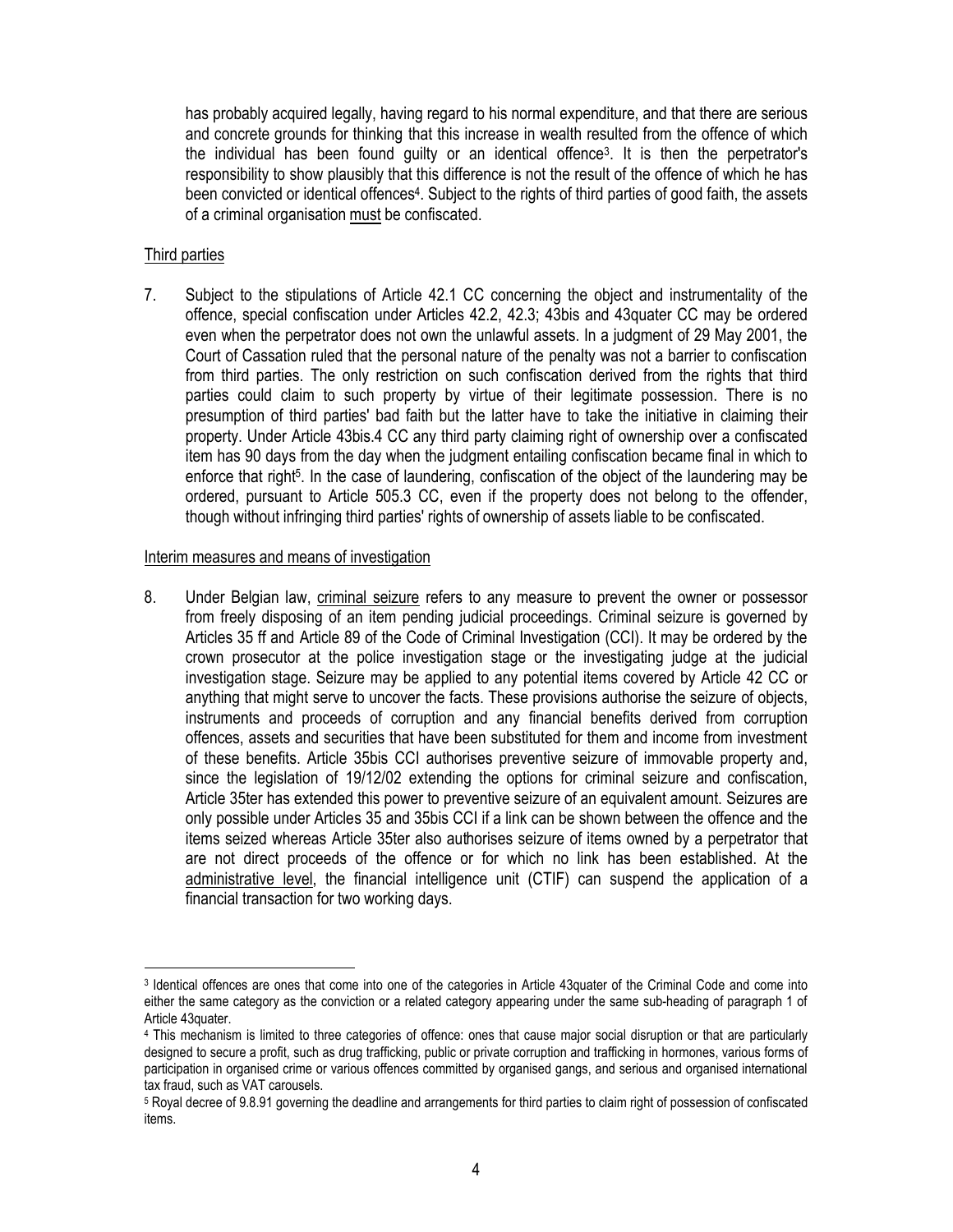- 9. There are no systematic asset investigations aimed at detecting, freezing and seizing proceeds of corruption. However with a view to identifying unlawful additions to assets linked to suspected corruption (aside from cases of "petty" corruption), in most cases the crown prosecutor or the investigating judge will order an assets investigation. The Act of 19/12/02 also authorises specific investigations of the financial assets covered by Articles 42.3, 43bis and 43quater CC (Article 534bis and ter CCI), with a view to their confiscation. Following a request from the prosecutor, a court that finds the accused guilty as charged may order such an investigation. It is conducted by the central organised economic and financial crime unit (OCDEFO) or any other police department, under the direction and supervision of the crown prosecutor, who is ultimately responsible. Like the central anti-corruption unit (OCRC), the OCDEFO is one of the three economic and financial crime directorates (DJF Ecofin) in the directorate general of police. The establishment of a shell companies unit marks the start of closer collaboration between the police and tax authorities into offences committed by legal persons. In addition, the Act of 29/11/01 makes it easier to secure telephone taps in corruption cases and that of 6/1/03 transforms into legislation the previous ministerial decree on special investigation methods. Finally, although banking secrecy is enforceable against third parties, including the tax authorities (except in regard to tax evasion), it does not apply to the judicial authorities<sup>6</sup>, the CTIF and the banking, finance and insurance commission.
- 10. The management of seized assets<sup>7</sup> is governed by sections 12 to 14 of the legislation of 26/3/03 establishing a central seizure and confiscation body (OCSC), with provision for the management of seized assets at constant values and the application of certain property-related penalties. Constant value management consists of either 1) maintaining or storing the seized assets, subject to available resources, with a view to their restitution or confiscation, in a state comparable to that at the time of seizure, or 2) the transfer or restitution subject to compensatory payment of the seized assets, in which case the seizure applies to the proceeds obtained. Transfer or restitution subject to compensatory payment relieves the judicial authorities of the burden of maintaining or preventing a fall in the value of seized assets. Since 1 September 2003, any cash sum seized must be assigned to OCSC management unless it has been assigned instead to a particular financial institution or manager or has already been seized or blocked in such an institution. In other cases, the crown prosecutor or investigating judge may assign management of assets to the OCSC. Sums seized before 1 September 2003 and those already entrusted to a financial institution or a specific manager before that date or that were seized or blocked in that institution or other agency may be assigned to the OCSC. Similarly, the crown prosecutor or investigating judge may ask the OCSC to manage all the pecuniary assets not subject to compulsory OCSC management (such as sums blocked in a third party and securities) and any assets requiring special management. This management will be undertaken by the OCSC or an agent or manager nominated by and answerable to it. At the time of the GET's visit the OCSC's annual budget was about € 650 000.

#### **Statistics**

 $\overline{\phantom{a}}$ 

11. Over the period 1996-2000 and on the basis of five public works cases dealt with by the OCSC, the total benefit earned by the corrupters was  $\epsilon$  12 985 115. The data bank on organised crime reveals 28 cases between 1998 and 2002 in which criminal organisations were involved in laundering and corruption as main (20) or accessory (8) activities. The GET was unable to find

<sup>6</sup> Under section 13 of the Act of 6/1/03 on special search methods and other inquiry methods, the crown prosecutor may demand a list of bank accounts and transactions, if there are serious grounds for suspecting offences liable to at least one year's imprisonment. Banks must co-operate with such requests immediately.

<sup>7</sup> In particular assets referred to in Articles 42.3, 43bis, 43ter, 43quater and 505 CC.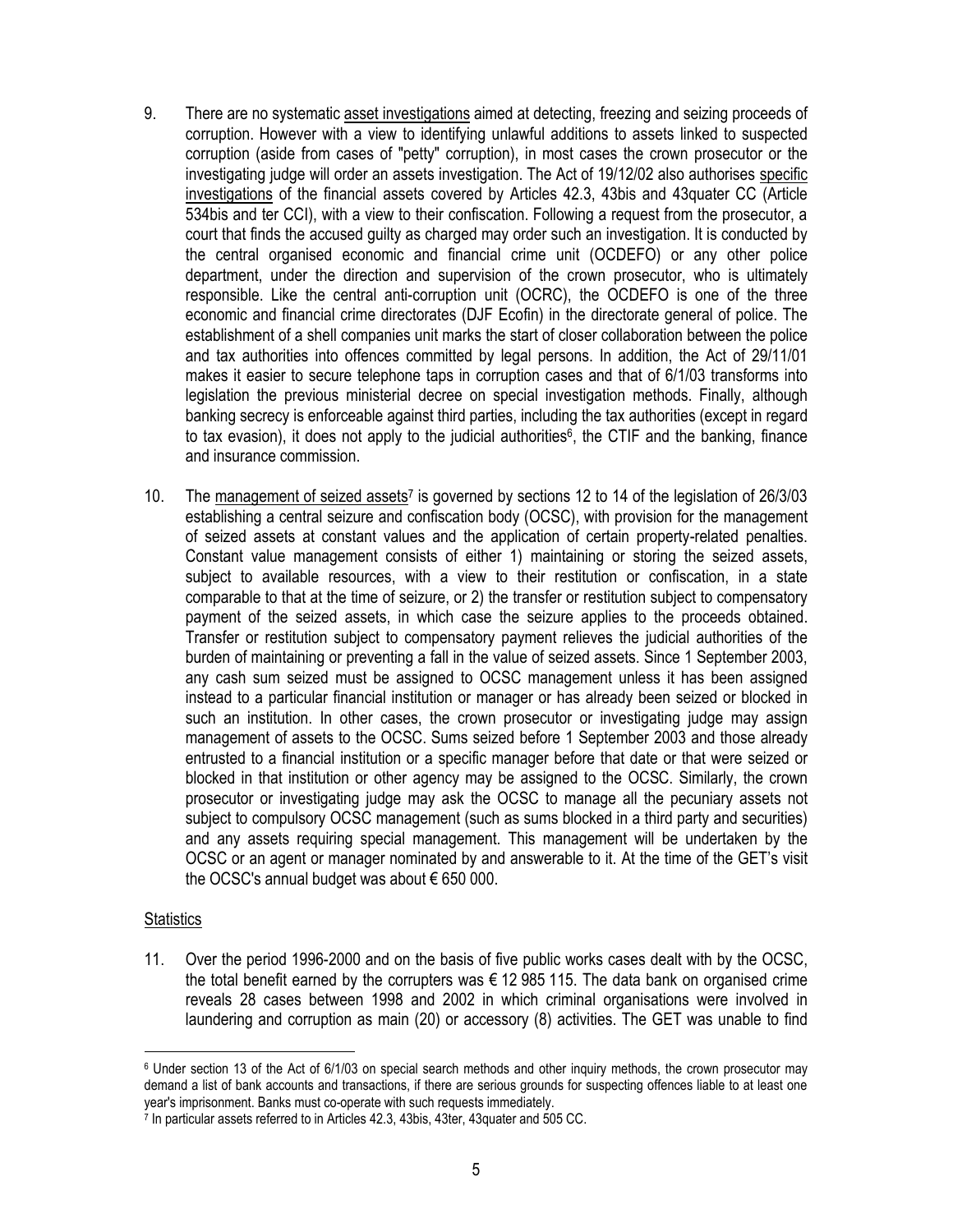any other statistical information on the seizure and confiscation of the proceeds of corruption. However, the OCSC has now been charged with collecting and processing such information, which will be available in the future. When GRECO examined the report, the OCSC had opened some fifteen "seizure" files concerned with preventing corruption.

#### International co-operation

- 12. International mutual legal assistance on seizure and confiscation is governed by the Act of 20/5/97 on international co-operation on carrying out seizures and confiscations (as amended and supplemented by acts of 19/12/02 and 19/3/03) and by the relevant international treaties<sup>8</sup>. Foreign seizure decisions must meet the following criteria to be applicable: the request must come from a judicial authority, the underlying circumstances must amount to offences in both Belgian and foreign law, the person concerned must not have been tried in Belgium for the same offence and it must be possible under domestic law for the Belgian judicial authority to impose the measure sought in similar circumstances<sup>9</sup>. Section 4 of the Act of 20/5/97 establishes the conditions under which a foreign confiscation order may be executed in Belgium: the decision must be based on a conviction in proceedings where the rights of the defence were respected and the confiscation order is final and enforceable, the penalty must not be time-barred under Belgian law, the circumstances in question must constitute an offence in both countries and the non bis in idem (double jeopardy) principle applies<sup>10</sup>. Belgium may also transmit requests for implementation of Belgian confiscation orders to other countries. Article 43ter of the Criminal Code authorises the courts to order confiscation of items covered by Articles 42, 43bis and 43quater CC when they are outside Belgian territory<sup>11</sup>. The Act of 26.3.03 requires the OCSC to assist requests for international mutual legal assistance on seizure, confiscation and enforcement of judgments concerning assets linked to offences. It must establish and maintain working relations and co-operation agreements with counterpart institutions in other countries.
- 13. At the administrative level, the financial intelligence unit (CTIF) co-operates fully with its foreign counterparts and is a member of the Egmont network. Belgium is also linked through the OCSC to the CARIN network, an informal network between national contact points to gather information and encourage mutual assistance in such areas as detection, freezing, seizure, confiscation and the implementation of confiscation decisions abroad.

# Money laundering

 $\overline{a}$ 

14. Laundering is an offence that is independent of any principal offence. It is therefore unnecessary to establish the principal offence to prosecute for laundering. The confiscation of laundered financial benefits may therefore be ordered after any offence, including the offence of corruption. Article 505 CC authorises the confiscation of items that are the object of the offence of laundering

<sup>&</sup>lt;sup>8</sup> In particular the Benelux Treaty on Extradition and Mutual Assistance in Criminal Matters, the European Convention on Mutual Assistance in Criminal Matters (ETS 30), the Schengen Agreement, the Vienna Convention on Laundering, Search, Seizure and Confiscation of the Proceeds from Crime (ETS 141) and the Criminal Law Convention on Corruption (ETS 173), once it has come into force in Belgium.

<sup>9</sup> Applications to execute foreign decisions are taken in camera by the court of first instance of the place where the seizure would be carried out. The decision must be within five days of referral. In urgent cases, the investigating judge of the place where the items in question are located may order immediate seizure, and the decision must be then confirmed by the court sitting in camera within five days, failing which the decision lapses.

<sup>10</sup> Execution of the decision must be ordered by the criminal court of the place where the items for confiscation are located. All parties must be represented in the proceedings.

<sup>11</sup> The procedure to be followed in such cases is laid down in Articles 165, 197, 197bis and 376 of the Code of Criminal Investigation. The state prosecutor advises the OCSC and sends it copies of the relevant case documents. These are then forwarded to the Ministry of Justice (Article 165).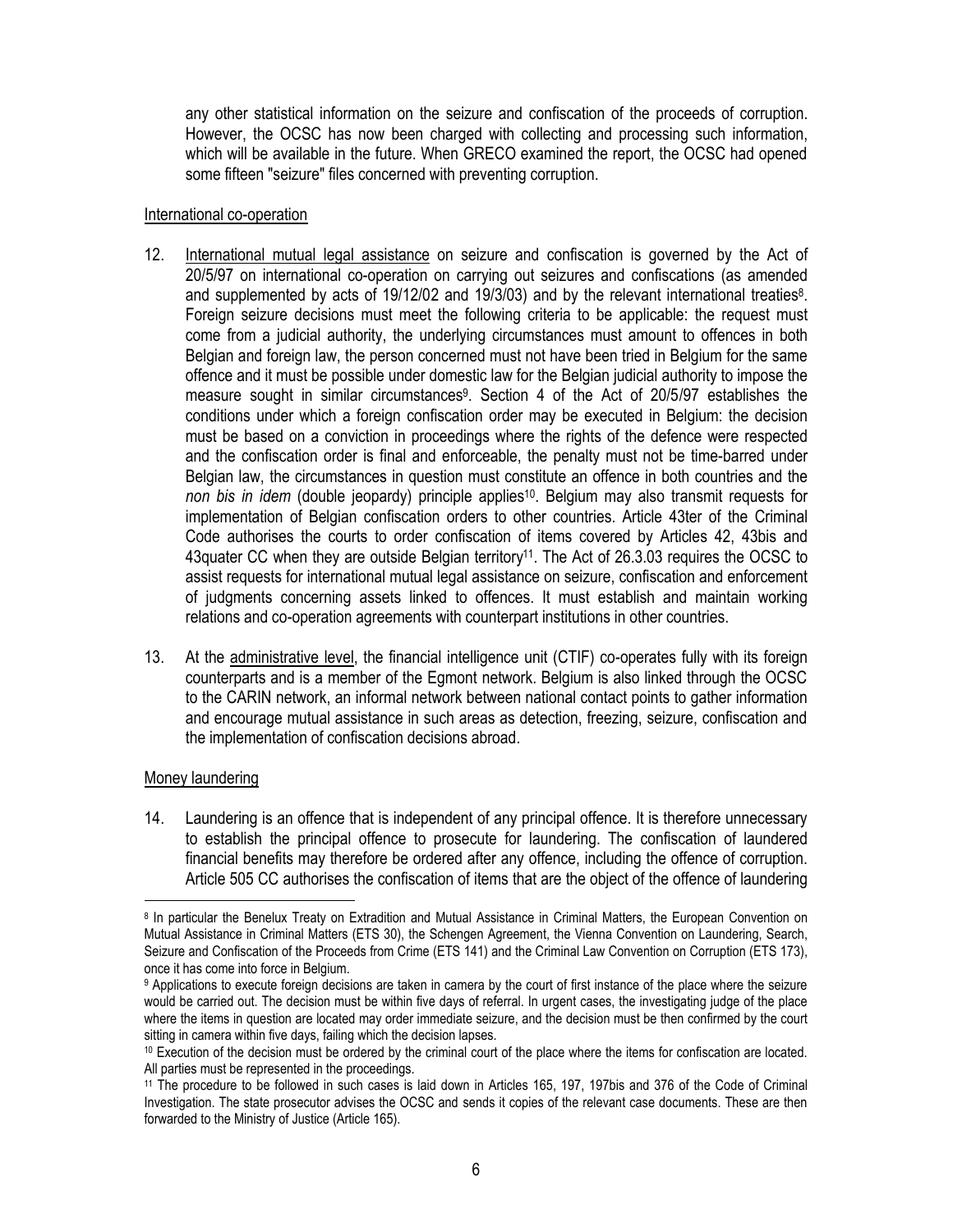(within the meaning of Article 42.1 CC) and refers to items covered by Article 42.3 CC, even if they are not the property of the offender. Equivalent confiscation (Article 43bis.2 CC) is not possible for the object of laundering, but is possible for the financial benefits that flow from it.

15. The persons and institutions that are obliged to identify themselves are listed in sections 2.1-19 and 2bis of the Use of the Financial System for Laundering Act of 11/1/93, as amended by the Act of 12/2/04. The CTIF centralises information on laundering, assesses reported or suspected offences, including those of corruption, and if necessary forwards them to the judicial authorities. However, there are no directives on the identification of the proceeds of corruption particularly concerned with legal persons or those who are politically vulnerable.

#### **b. Analysis**

- 16. Belgium has a well developed seizure and confiscation system. Special seizure and confiscation by equivalent is applied with no condition of ownership, though subject to the rights of third parties. Under Article 35ter of the Code of Criminal Investigation on seizure by equivalent and Articles 42.3 and 43quater of the Criminal Code on confiscation by equivalent offenders may be deprived of their assets or their corresponding value if they were acquired as a consequence of criminal offences. It is unnecessary to establish a link between the offence and the asset seized. Article 43quater introduces a sharing of the burden of proof between the crown prosecutor and the offender regarding the source of unlawful financial benefits.
- 17. The law relating to the special confiscation of laundered assets has led to divergent judicial interpretations. Article 505.3 CC does not explicitly authorise confiscation equivalent on the perpetrators' assets when the laundered money cannot or can no longer be found.
- 18. The notion of financial benefits must be distinguished from that of financial assets. The legislation refers to financial benefits drawn directly from the offence, by which is meant any asset or security obtained by the perpetrator of the offence when committing it. Given its brevity, this notion has proved difficult to apply and has led to disagreement. Following a Court of Cassation judgment of 22/10/03, it is now considered that when, pursuant to Articles 42.3 and 43bis CC, courts assess the financial benefits accruing from an offence, they can treat tax avoided as such a benefit and this benefit does not disappear simply because the sum concerned is registered for taxation. Banks are worried that this decision might mean that they are guilty of laundering unpaid taxes, particularly in tax evasion cases. The notion of pecuniary assets was defined in circular 7/2004 of the board of crown prosecutors, which gives interim and practical directives to judges and the police. The notion must be taken to mean all legally negotiable moveable and immoveable assets, both tangible and intangible, in an individual's or legal person's possessions above a certain value specified in the circular (currently  $\epsilon$  2 500). The choice of provision on which the seizure is based (Article 42, 1°, 2°, 3°, 43bis, 43ter, 43 quater CC) is of little relevance. It has also emerged that the courts find it difficult to distinguish in practice between, on the one hand, optional and equivalent seizures/confiscations of financial benefits arising from an offence and, on the other hand, mandatory seizures/confiscations of the object and proceeds of the offence. The wider range of possibilities of seizure and confiscation and the new requirement for judges to manage seized assets at a constant value have resulted in more applications. This has caused a logjam in the appeal courts as they are asked to rule on decisions taken at first instance. Proposed amendments to the legislation have been drawn up to fill the gaps in Article 505 CC and supplement and simplify the seizure and confiscation system. **The GET recommends that current legislative activities aimed at supplementing and simplifying the current provisions on seizure and confiscation be actively pursued.**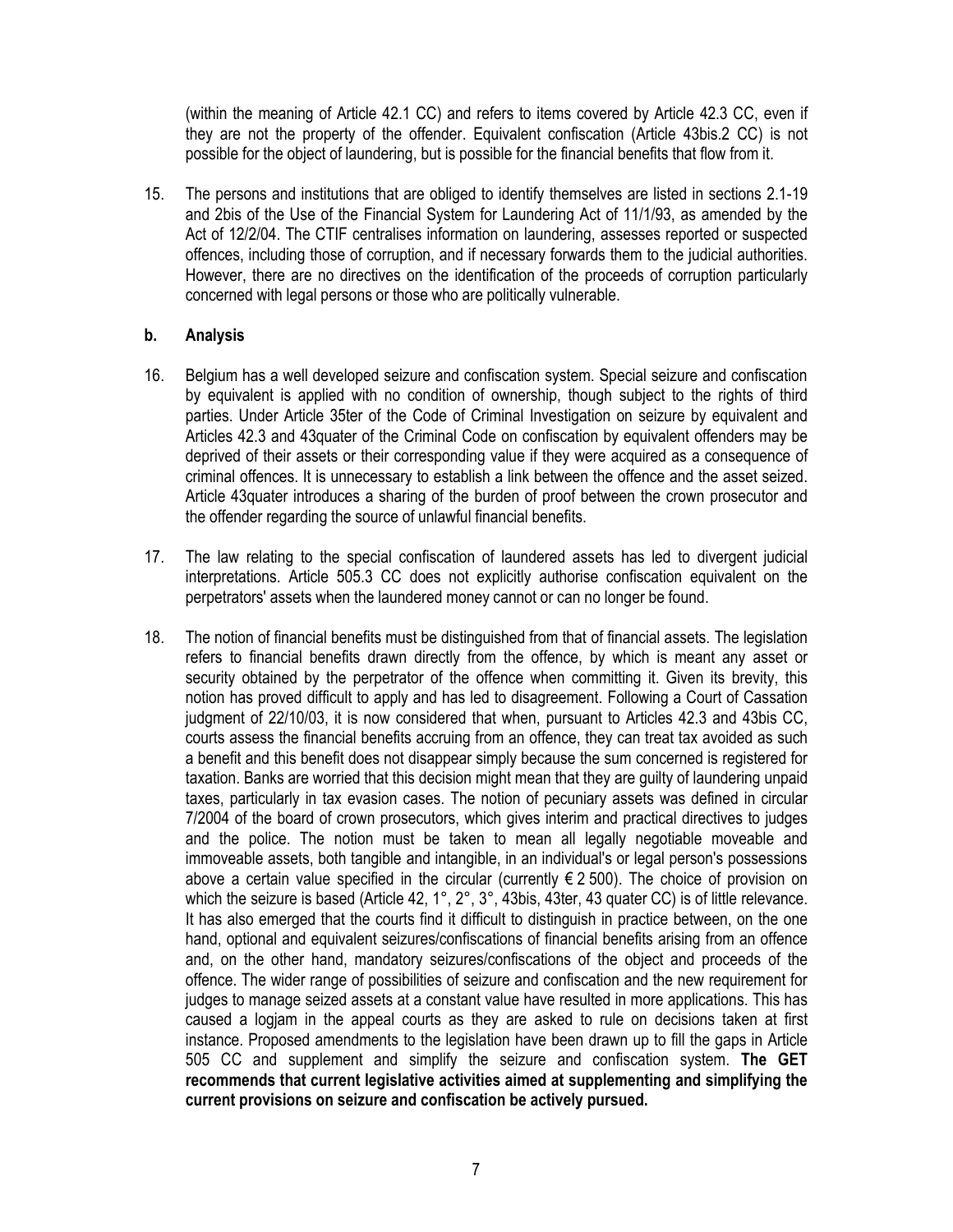- 19. There are no systematic asset investigations when corruption offences are identified. However crown prosecutors or investigating judges do order such investigations in the most important cases at the start of police or judicial inquiries, to assess the value of the assets to be seized. Crown prosecutors may also apply to trial courts after conviction for a special investigation of the financial benefits concerned, with a view to their confiscation. Launching investigations at this stage means that the court judgment is not delayed by a financial investigation and gives crown prosecutors an additional period in which to assess the assets without delaying the proceedings. The assets investigations section of the economic and financial crime unit (OCDEFO) regularly carries out both sorts of investigation but has no statistics. In the interviews with judges no specific cases were identified. DJF Ecofin listed the most important cases dealt with by its departments (mainly OCDEFO and OCRC) in its 2001/2002 report but with no information on their outcome. The combination of assets and specific investigations allows information on holdings to be updated between the start of inquiries and the end of the judicial proceedings.
- 20. With regard to legal persons, the police have started to take action against shell and other companies. Nevertheless, it was confirmed that the 1999 legislation on legal persons' criminal liability and the confiscation of their assets is rarely applied in practice, with just one judgment on corruption and another on handling stolen goods. The GET notes that the difficulties in applying the seizure and confiscation provisions of the 1999 legislation is being considered by a working group established by the federal justice department and in the regular professional working meetings of the country's judges.
- 21. Another benefit of the existing system is the close collaboration between the various parties concerned with the identification, seizure, freezing and confiscation of assets. Examples include the use of DJF Ecofin liaison officers with the CTIF and OCSC, the use of informers under the legislation of 6/1/03 and the establishment of contact points between the OCRC and various government departments with which it has concluded agreements. DJF Ecofin is supervised by a federal judge to ensure collaboration with the courts. The OCDEFO laundering section cooperates with the CTIF and the prosecuting authorities on transactions to which the CTIF has objected. Liaison officers seconded to the CTIF ensure co-operation between it and the OCDEFO, particularly in the case of hit and run operations in which funds can be immediately blocked. Increasing to two working days the period for which the CTIF can block funds has given it more room for manoeuvre, particularly regarding applications to the courts for seizures.
- 22. Belgium is one of the first countries to establish a seizure and confiscation office, the OCSC, part of the crown prosecutor's department, under the Act of 26/3/03. The OCSC takes over from the courts responsibility for a number of seized assets, which it manages at constant values. It offers training to prosecutors as part of its assistance and support activities. It has also established and manages a data bank on seized and confiscated assets. Judges and prosecutors are required to notify the OCSC of seizures and confiscations of assets. This requirement is necessary because the OCSC is responsible for co-ordinating confiscation orders. At the time of the evaluation visit, it was already managing cash assets of more than € 16 000 000. It also stated that compared with confiscation decisions and orders to a total of  $\epsilon$  200 000 000 for all offences, those actually implemented only amounted to  $\epsilon$  4 000 000. The OCSC considers that it is inadequately financed and staffed.
- 23. There are arrangements for international administrative, police and judicial co-operation. However, the GET was unable to establish how extensive or effective these were in the absence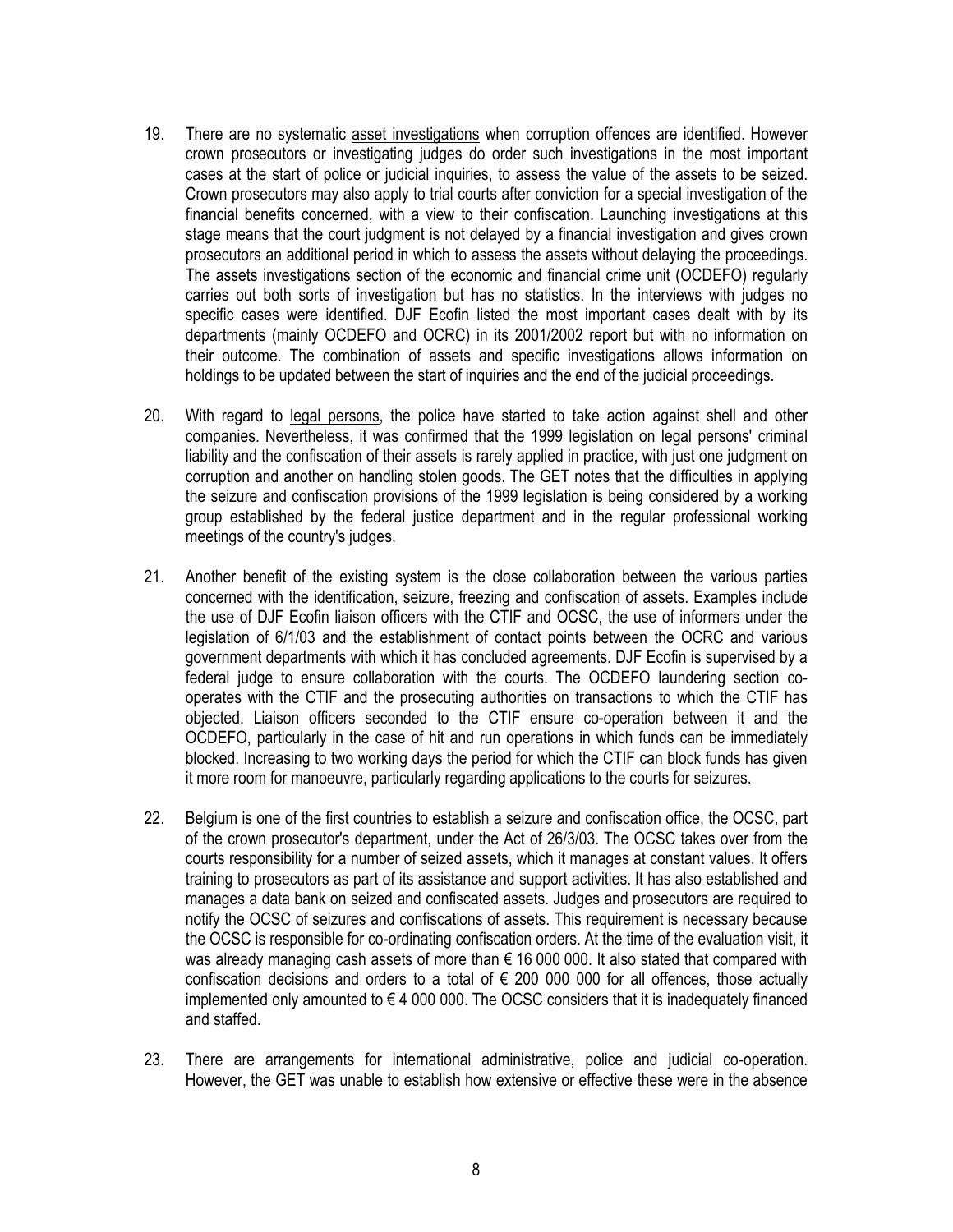of concrete examples, particularly of requests for mutual assistance with implementing foreign seizure or confiscation decisions or asset sharing.

24. Although the existing legislation on seizure and confiscation seems generally satisfactory, it is impossible to know to what extent the perpetrators of corruption offences, including legal persons, are deprived of the illicit benefits secured, because of a lack of statistics. Thanks to the OCSC, such statistics will be available in future. However, there is also an absence of statistics on financial investigations, international co-operation and sanctions for failure to notify cases of corruption or laundering by institutions that are obliged to do so. *The GET observes that the availability of statistics, for example on the number of preventive measures and confiscations, the number of investigations, prosecutions and convictions for corruption or money laundering linked to corruption, and international mutual assistance, could contribute to a more focused anticorruption policy.*

#### **III. THEME II - PUBLIC ADMINISTRATION AND CORRUPTION**

#### **a. Description of the situation**

#### Administrative organisation and oversight

- 25. Government in Belgium is divided between the federal state, three communities (Flemish, French and German-speaking), three regions (Wallonia, Flanders and Brussels-Capital12), 10 provinces and 589 municipalities. Under the Constitution, the federal public service takes three distinct forms: the general civil service (Article 107.2), officials of the crown prosecution service, the police and the army (Article 107.3), and decentralised services, that is ones with legal personality and thus management autonomy, public corporations, semi-public corporations, autonomous public enterprises and other public law institutions. Like the other two regions and the three communities, Brussels-Capital Region has a parliament and government and exercises sovereign powers. The Constitution does not provide any hierarchy of standards. As a result, and by way of example, the decrees and orders issued by, respectively, the communities and the regions, are not subordinate to federal legislation. Nor may the latter interfere with the management of regional or community affairs.
- 26. Measures to prevent corruption are strengthened by such devices as provincial and local nonbinding referendums, public inquiries<sup>13</sup>, requests for opinions, joint decision making and publicising decisions. Appeals against administrative actions (or failure to act) may be made to the authority concerned, its immediate hierarchical superior or the authority with ultimate responsibility for that service, or to the courts – the lower administrative court, the *Conseil d'Etat*  or the ordinary courts. As well as parliamentary scrutiny, monitoring is also carried out internally<sup>14</sup>, for example by the federal finance inspectorate, and externally, by the court of auditors, the college of federal mediators (ombudsmen) (considered in GRECO's first cycle evaluation report) and other specific statutory bodies. The communities and regions have their administrative and

 $\overline{\phantom{a}}$ <sup>12</sup> Following Decision no. 19 of GRECO 15 (17/10/03), in which it took note of the opinion of Bureau 21 on the organisation of evaluation proceedings and visits in federal states, the evaluation visit only considered the situation in Brussels-Capital.

<sup>13</sup> In the case of compulsory purchase for public works, legislation on dangerous, unhealthy or unsuitable premises, urban and land use planning and environmental impact studies.

<sup>14</sup> A royal decree of 26/5/02 introduces an internal monitoring system operated by and applicable to the governing body, management and staff of each federal department or agency. It comprises a series of measures to avoid risks, such as the risk of corruption, and secure the objectives of operational effectiveness, credible financial and management information and compliance with legislation and regulations.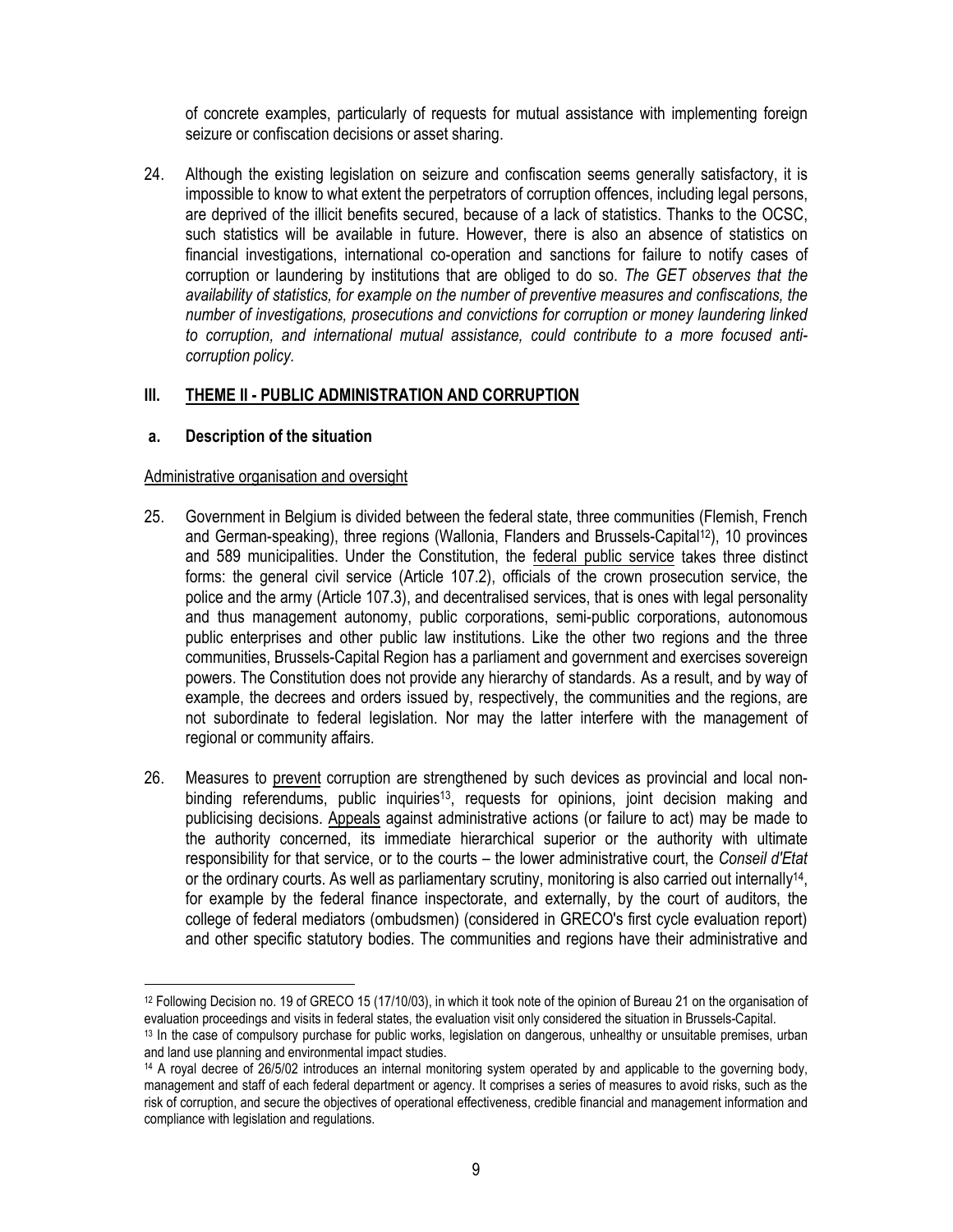budgetary control systems, with finance inspectors answerable to them. It should be noted that the court of auditors has a preventive function.

# Anti-corruption policy

27. There is no genuine anti-corruption action plan or general strategy. However, at federal level the Belgian authorities have established an "integrity monitoring" department in the Federal Public Department (Ministry) on "Budget and management control authority". The new department advises and provides operational support to all federal departments (FD) and proposes measures to prevent corruption. More targeted initiatives have been introduced in the federal police and the federal finance department. For example, the federal police director general of personnel has launched an integrity action plan. Finally, the Anti-Corruption Act of 10/2/99 has strengthened the penalties for public officials found guilty of corruption. There is no general system for assessing the effectiveness of anti-corruption measures concerning the public service as a whole. According to the Belgian authorities, such a system would be meaningless. It could not enforce its decisions on all the entities, as Belgium does not have an overall administrative structure but as many systems as it has entities, which have sovereign powers, at least as far as communities and regions are concerned.

# **Transparency**

28. Pursuant to Article 32 of the Constitution, the federal, regional and community parliaments have established arrangements to publicise administrative activities within their jurisdiction, and these also extend to local authorities. In the case of the federal authorities, the Administrative Information Act of 11/4/94 establishes a system of actively providing information and responding to requests for it. Citizens are entitled to have inaccurate or incomplete information corrected. If they encounter difficulties they may consult the commission on access to administrative documents and benefit from a "reconsideration procedure". They may then appeal against any decision taken to the *Conseil d'Etat*. Since the Formal Reasons for Administrative Decisions Act of 29/7/92, reasons must be given for any unilateral legal action or decision concerning individuals taken by government. The only exceptions concern external state security, public order, the right of privacy and professional confidentiality.

# Status, recruitment and careers of public officials

29. Public officials may be established or contractual staff. There are about 60 000 federal officials, of whom 30 000 work in the federal finance department. Certain departments use a lot of contractual staff, for example Interior, where they form 45.5% of the total. Under the Constitution, the King appoints individuals to general administrative functions. The staff of ministries are in principle state officials, and as such are subject to the Royal Decree of 2/10/37 on the status of state officials. Staff of the general civil or administrative service are hierarchically responsible to the King and to their departmental minister. The King also appoints officials of the special administrative services, the crown prosecution service, the police and the army. In the Brussels-Capital region officials' rights and duties are laid down in the regional government decree of 6/5/99 on the administrative and financial status of ministerial staff and the decree of 26/9/02 on the staff of other public agencies and bodies. These decrees refer in turn to the royal decree of 22/12/00 establishing the general principles of the administrative and financial status of regional and community officials<sup>15</sup>.

 $\overline{\phantom{a}}$ <sup>15</sup> Under section 87 of the Special Institutional Reform Act of 8/8/80, each regional government establishes its own staffing arrangements, appoints officials and determines their administrative and financial status. Paragraph 4 states that a royal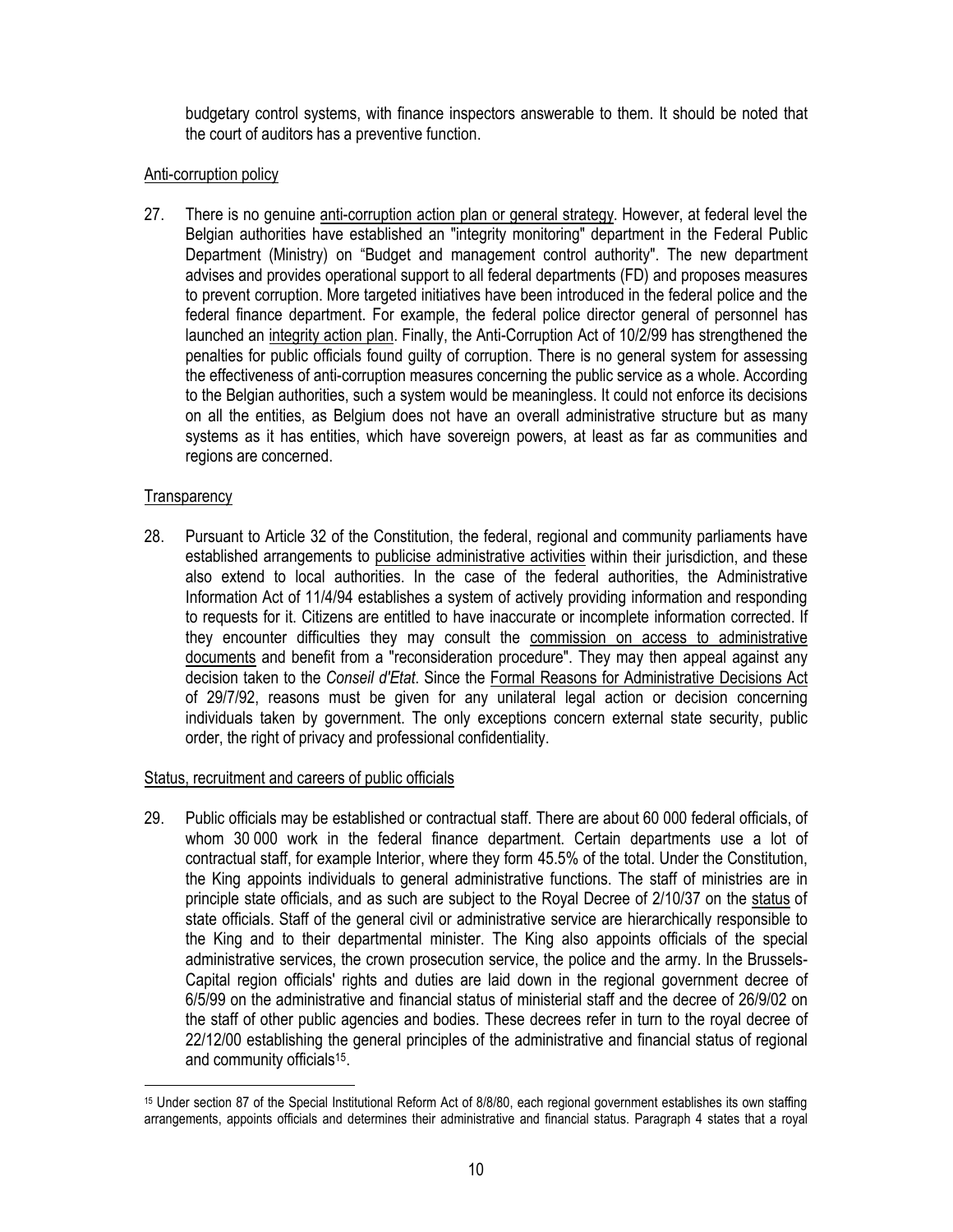- 30. The recruitment and selection of state officials is covered in part III of the staff regulations for state officials (Articles 15 to 44). Persons may not be appointed as state officials unless they meet the general admission conditions such as conduct compatible with the requirements of the post and entitlement to full civil and political rights (Article 16). When they are recruited, established and contractual staff must supply a certificate of good conduct and moral standing. Article 17 also authorises special conditions of appointment, while Article 17.2 authorises additional conditions for posts open to corruption. For regional appointments, it is normal to examine criminal records for all posts, not just those open to corruption. Article 1.2 of the royal decree of 22/12/00 lays down the conditions for recruitment to Brussels-Capital Region government departments and other public agencies and bodies. As at the federal level, established staff must be recruited via the permanent secretariat for state staff recruitment (SELOR).
- 31. At federal level, as part of their preparation prior to formal appointment, established officials receive training on the staff regulations. This reflects the government's intention to develop in each department or agency an information and training function or unit answerable to the aforementioned integrity monitoring department. The project originated in a government agreement dated July 2003 (point 3). There are certain specific features of the training received by regional and local officials. During their preparatory course, future officials of the Brussels-Capital Region government and other public bodies are introduced to the rights and duties applicable to them during their careers.

#### Ethical codes/codes of conduct

- 32. The first federal code of conduct was approved in 2004 for the FEDICT (the computer department), the prime minister's office, budget and management control, and personnel and organisation. At the time of the GET visit, draft codes had also been prepared for public tendering (federal defence department), federal communicators and the federal police. As already noted the integrity monitoring department now assists all federal departments to draw up and assess codes of conduct. It now plans to take a series of steps to put these codes into practice in the field. Examples include training in leadership ethics for different groups of managers, poster information campaigns, videos and so on. In Brussels-Capital Region, staff rights and duties are laid down in the aforementioned government decrees of 6/5/99 and 26/11/03 and royal decree of 22/12/00.
- 33. At federal level, breaches of the ethical rules in the government codes of conduct are liable to disciplinary sanctions, under Articles 7 and 13 of the staff regulations. Article 77 lays down the following sanctions, which remain in individual staff files for periods of at least six months to three years: warning, reprimand, withholding of salary, disciplinary transfer, disciplinary suspension, relegation in step, downgrading and removal from post, with or without loss of pension rights. The avenues of appeal are laid down in Articles 82 to 95. Officials of Brussels-Capital Region are

decree with council of ministers' approval shall determine which general principles of the administrative and financial status of state officials shall apply to regional and community officials. The decree was approved on 22/12/00 and establishes the principle that officials shall have an established status, subject to exceptions specified in its Article 2. Articles 4 and 5 lay down a series of ethical duties. The government of Brussels-Region derives its power to determine the status of officials of other public bodies in the region, by analogy, from section 11 of the Act of 16/3/54 concerning the supervision of certain public bodies, which grants the Crown (and thus the government of Brussels-Region) the power to establish the status of these officials. The staff regulations for regional public bodies of 26/9/02 extended the application of Articles 4 to 8 (specifying officials' rights and duties) of the royal decree of 22/12/00 to these regional officials and established the same conditions for their appointment.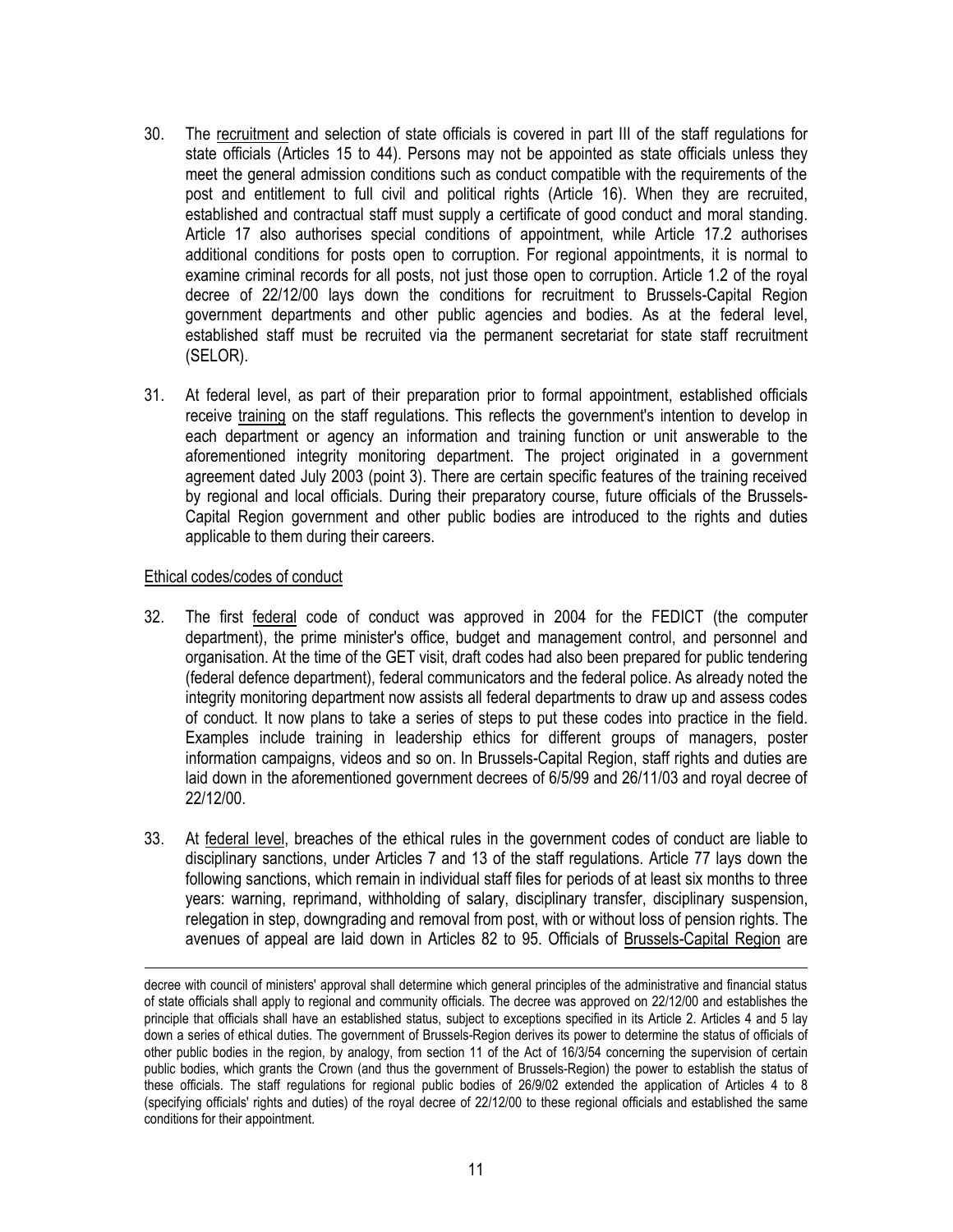liable to the same sanctions, other than reprimand, disciplinary transfer and removal from post while retaining pension rights. There are no central data on the use of these sanctions but the integrity monitoring department hopes to introduce systematic recording in a central register as part of its proposed integrity policy for federal government.

#### Conflicts of interest

- 34. Articles 49 and 52 of the state staff regulations forbid state officials or trainees from undertaking any activity, either directly or through an intermediary, liable to interfere with the discharge of their duties or incompatible with the dignity of their office. The same applies in Brussels-Capital Region. Officials in breach of these provisions are liable to disciplinary sanctions. The GET was informed that the proposed integrity policy for federal government also contains provisions that are largely based on OECD recommendations on conflicts of interest and incompatibility.
- 35. Two acts of 2/5/95 one of which applies *inter alia* to general officials of the regional and community governments - makes it obligatory for those concerned to make a declaration of any elective posts, management functions or other occupations exercised or held and a declaration of assets, in order to prevent and punish corruption through an *a posteriori* investigation of their activities and assets, in the event of suspected corruption. However the legislation had not yet come into force at the time of the visit in the absence of the qualified majority required for the necessary implementing legislation<sup>16</sup>.
- 36. There are no specific rules governing conflicts of interest when officials leave their posts or improper moves to the private sector. However, Article 10 of the staff regulations prohibits improper disclosure of facts and information acquired in the course of professional activities. Article 6.2 of the royal decree of 22/12/00 creates a similar obligation for Brussels-Capital.

# **Gifts**

37. At the federal level, Article 8.2 of the staff regulations prohibits state officials from seeking, demanding or receiving, directly or via an intermediary, gifts, gratuities or other donations, even outside their professional duties if the action is connected to them. The equivalent regional provision is Article 5.2.2 of the royal decree of 22/12/00.

# Staff rotation

38. In the absence of any explicit provision arrangements for the regular rotation of federal staff are based on Articles 37 and 102.2 of the Constitution, which authorise the crown to determine the status of state officials. The recent regulations applicable to government and other public officials of the federal State and the Brussels-Capital Region have introduced a series of postings for senior staff in managerial positions. As a result, these managerial posts are not filled by permanent appointments but by temporary and renewable postings, which creates a *de facto* rotation of the posts concerned.

# Reporting corruption

 $\overline{\phantom{a}}$ 

<sup>&</sup>lt;sup>16</sup> The Belgian authorities have announced that the special act and the act of 2 May 1995 on the obligation to lodge a list of elective offices, functions and professions and a declaration of assets have been implemented and extended by a special act and an act of 26 June 2004, under which the aforementioned obligations will come into force on 1 January 2005.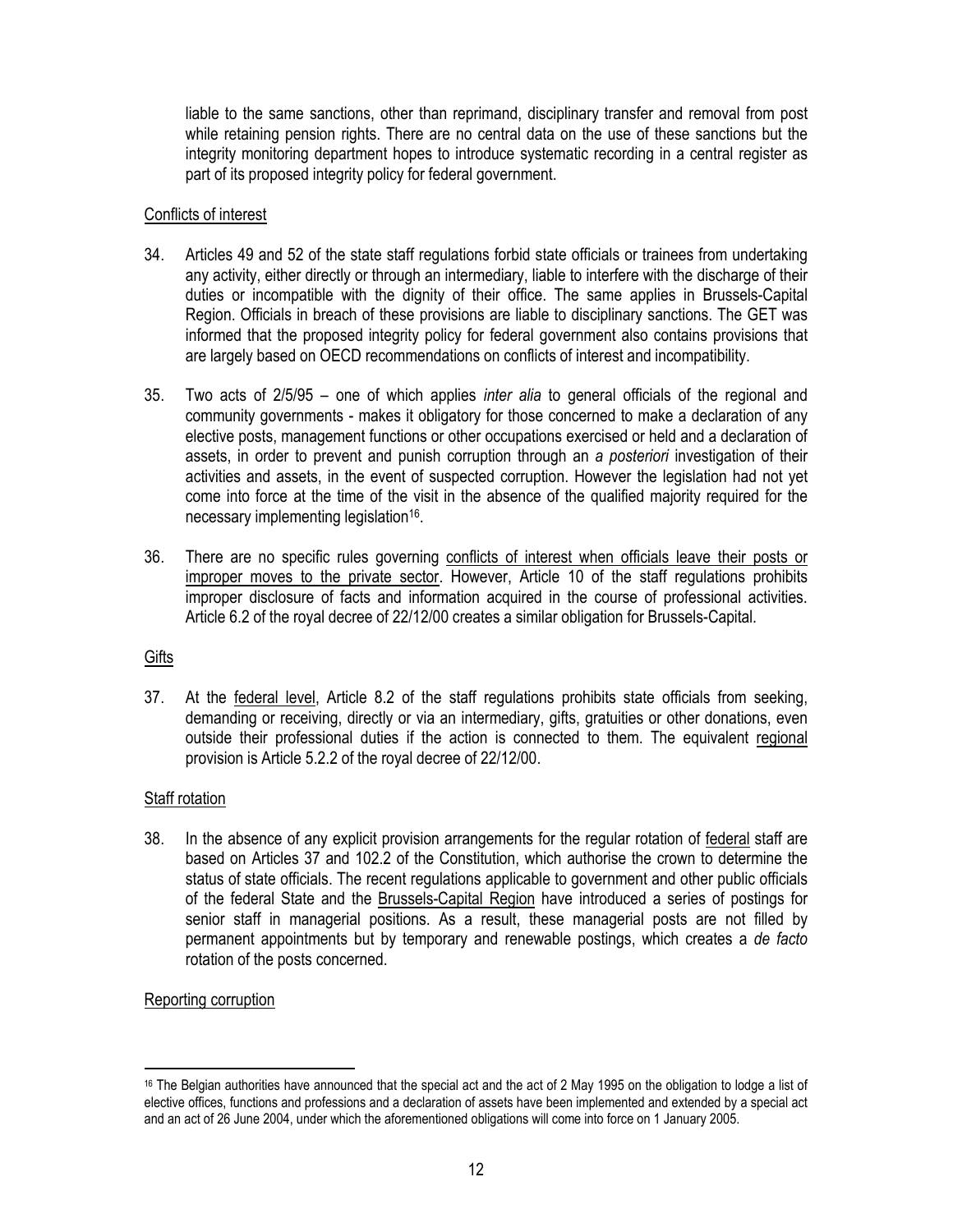39. Under Article 29 of the Code of Criminal Investigation, all civil servants are under a duty to disclose to the crown prosecutor any offences of which they become aware in the exercise of their duties and to supply him with any related information, reports or other documents. Under Article 29.2 CCI, tax officials may not report offences under the tax legislation to the crown prosecutor without the prior approval of their departmental director. Tax officials are authorised to inform the crown prosecutor directly of cases of corruption, trading in influence or laundering committed by individuals or legal persons. In the case of conduct that does not constitute an offence, that is misconduct and other forms of behaviour incompatible with ethical or professional standards, the federal integrity policy establishes a procedure for passing on the information to either an internal or an external government body (FDs) while ensuring that the identity of the "whistle blower" remains confidential. Subject to the aforementioned provisions of the Code of Criminal Investigation, in Brussels-Capital Region officials are not bound by any explicit regulations, simply the duty of any citizen to report offences, misconduct, suspected corruption or breaches of ethics. No special steps are taken to protect staff who report such conduct although officials enjoy the same protection as any other citizen offered by investigating judges or courts under the Anonymous Witnesses Act of 8/4/03 or the legislation of 7/7/02 on rules to protect threatened witnesses.

### Disciplinary procedures (Articles 78-95bis of the staff regulations of 2/10/37 and 265 ff of the decree of 6/5/99)

- 40. At federal level, enquiries into such reports are carried out by the reporting official's hierarchical superior, who if appropriate then proposes a penalty to the governing body of the federal department concerned. The latter in turn makes its own proposal, either to the authority with power of appointment for level 2, 3 and 4 officials or to the minister in the case of level 1 officials, though only the crown can order dismissal or reduction in grade. The authorities make the final decision. Staff must be heard and can be assisted by an adviser at each stage of the proceedings. A report of the proceedings is drawn up on which the official concerned can comment (Articles 78.2 and 79). Staff can appeal against governing bodies' proposed penalties to an appeals body (Articles 79.5, 82, 86-94), of which there is one in each Federal department (FD). These bodies have jurisdiction for staff on levels 2 to 4. There is also an appeals body for the most senior staff and an interdepartmental one for all level 1 officials of FDs. These bodies are chaired by a judge and composed of assessors, half of whom are appointed by the authorities and half from among staff appointed by the representative trade unions. The equivalent procedures in Brussels-Capital are governed by Articles 265 ff of a regional government decree of 6/5/99. In Brussels-Capital there is no intermediate governing body between the hierarchical official who undertakes the disciplinary enquiry (Article 275) and the authority that first orders the penalty (Articles 276 and 277). Staff are entitled to challenge members of appeals bodies. Appeals bodies do not make a ruling if officials have been unable to defend themselves properly or the file is not complete (Article 290).
- 41. Criminal actions result in the suspension of disciplinary proceedings, including the ordering of penalties. The staff regulations authorise the suspension of officials subject to criminal proceedings, with a right to challenge the decision in the *Conseil d'Etat*. Whatever, the outcome of such proceedings, the administrative authority remains responsible for any disciplinary sanctions (Article 81.3 of the royal decree of 2/10/37). In the event of criminal proceedings, once the crown prosecutor has communicated the courts' final decision to the minister of the official concerned, disciplinary proceedings must start within six months of the date of communication (Article 81.5). At regional level, criminal and disciplinary proceedings are independent of each other. Under Article 272.2 of the Brussels-Capital Region staff regulations, criminal acquittal does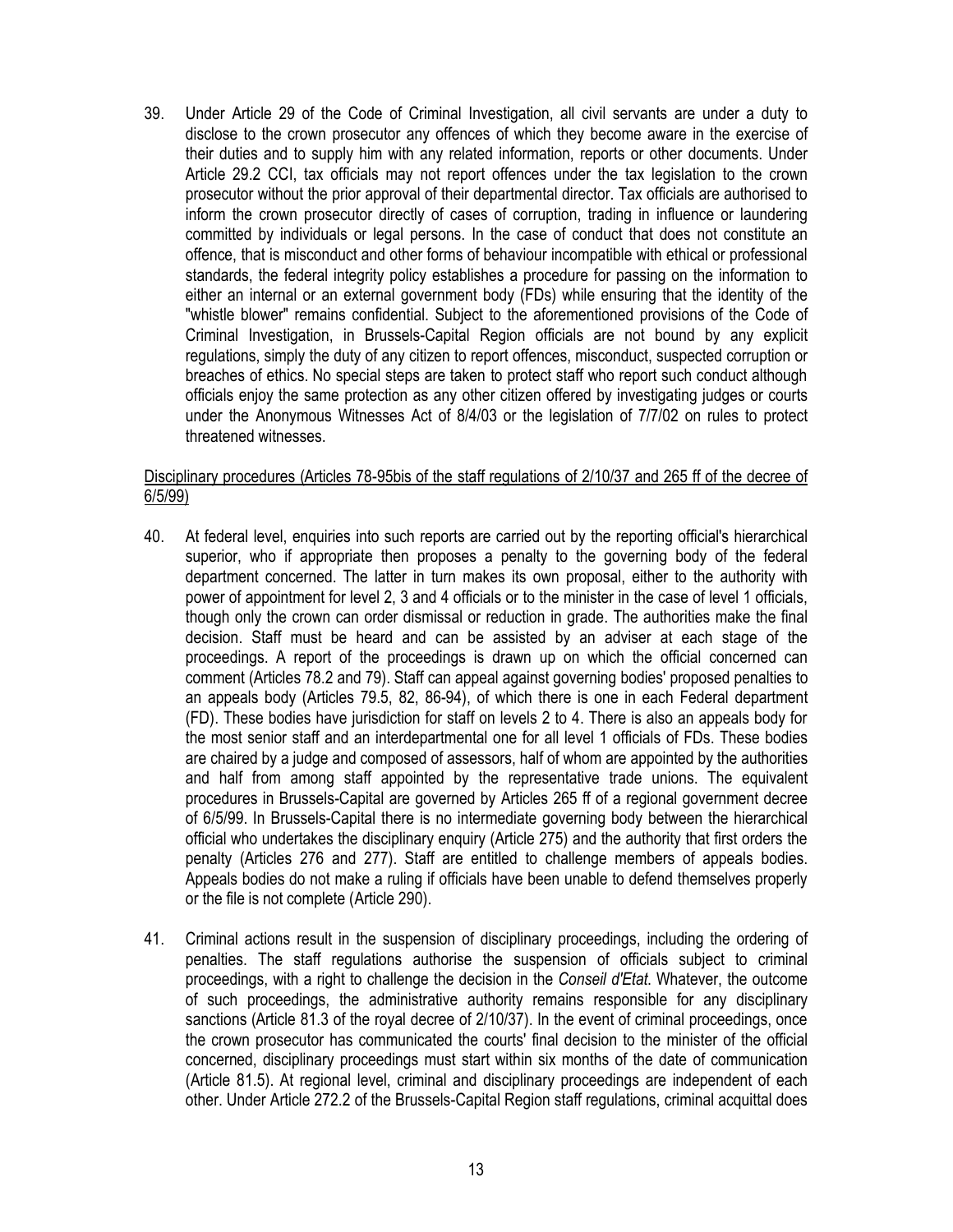not prevent the authorities from imposing disciplinary penalties, so long as the grounds are not incompatible with the court's decision. Nor are the authorities bound by courts' assessment of officials' conduct in connection with accusations against them.

### **b. Analysis**

- 42. Belgium's institutional arrangements are extremely complex. The division of powers between the various entities is laid down in the Constitution. Monetary and financial policy, defence, police and justice are all exclusively federal domains. In other areas, responsibilities are shared. For example, the federal authorities lay down the general rules governing public procurement or the organisation of the economy, but the regions can then expand on them. Finally, each region decides on the rules governing its staffing arrangements, appoints its own officials and establishes staff regulations. In areas where they have specific powers, the communities may also be involved in this process. Sometimes there is a certain overlap of functions. At the time of the GET visit, the federal authorities acknowledged that the existence of various independent administrative levels of federal government made it impossible to offer a complete picture of the arrangements for preventing and combating corruption in all areas of Belgian administrations. At the sub-federal level, the assessment of guiding principles 9 and 10 has focused on Brussels-Capital Region. The GET has the impression that anti-corruption policy places more emphasis on the federal level than on the Brussels-Capital Region.
- 43. Federal government officials are normally covered by the staff regulations established by the royal decree of 2/10/37. These lay down the rights and duties of established officials (*agents statutaires*) but also include a fairly long list of exceptions such as those in Article 2. Besides these rights and duties, drawn up in 1937, are stated in very general terms and could be clearer about the risk of corruption and offences and breaches of ethics. In the case of contractual staff under the Act of 20/2/90, ethical requirements are included in their employment contracts, such as those of the FD of Finance employees. In Brussels-Capital Region, the staff of government and other public agencies and bodies have their own staff regulations, laid down in government decrees implementing the royal decree of 22/12/00 and section 87.4 of the Special Institutional Reform Act of 8/8/80. The GET was unable to establish whether the same rules were applied to all staff, including non-established officials of the various departments, public industrial and commercial undertakings, and semi-public and local bodies. Contractual employees are numerous in certain departments (for example 45.5% of the FD of the Interior staff). It is therefore important for ethical rules and awareness of the risks of corruption to be extended to all government employees. None of the aforementioned statutes and regulations refer to corruption or the practical risks of corruption and the ethical training received by new recruits, or subsequently by existing officials, is therefore likely to be very general as regards the risk of corruption. As yet, there are no codes of conduct either at federal level or in Brussels-Capital dealing explicitly with corruption, e.g. along the lines of Council of Europe Recommendation R (2000) 10<sup>17</sup> . However such codes were under preparation at the time of the visit (for example in the FD Defence and federal police and for federal communicators). **The GET recommends that consideration be given to supplementing existing rules on ethical conduct for public officials, whether or not established (***statutaires***), notably by explicit references to corruption; that the authorities continue to adopt, particularly in potentially vulnerable**

<sup>17</sup> However working groups were set up in 2004 to consider values that were common across government. The aim is to draw up a code of values or conduct applicable to all officials. It will include values such as integrity and it is planned to make explicit reference to corruption. What makes this approach original is that it is being carried out by working groups of staff members, who will be invited to decide themselves what values apply to all of them and what they represent, to take account of their content and significance. This is therefore also an awareness raising exercise.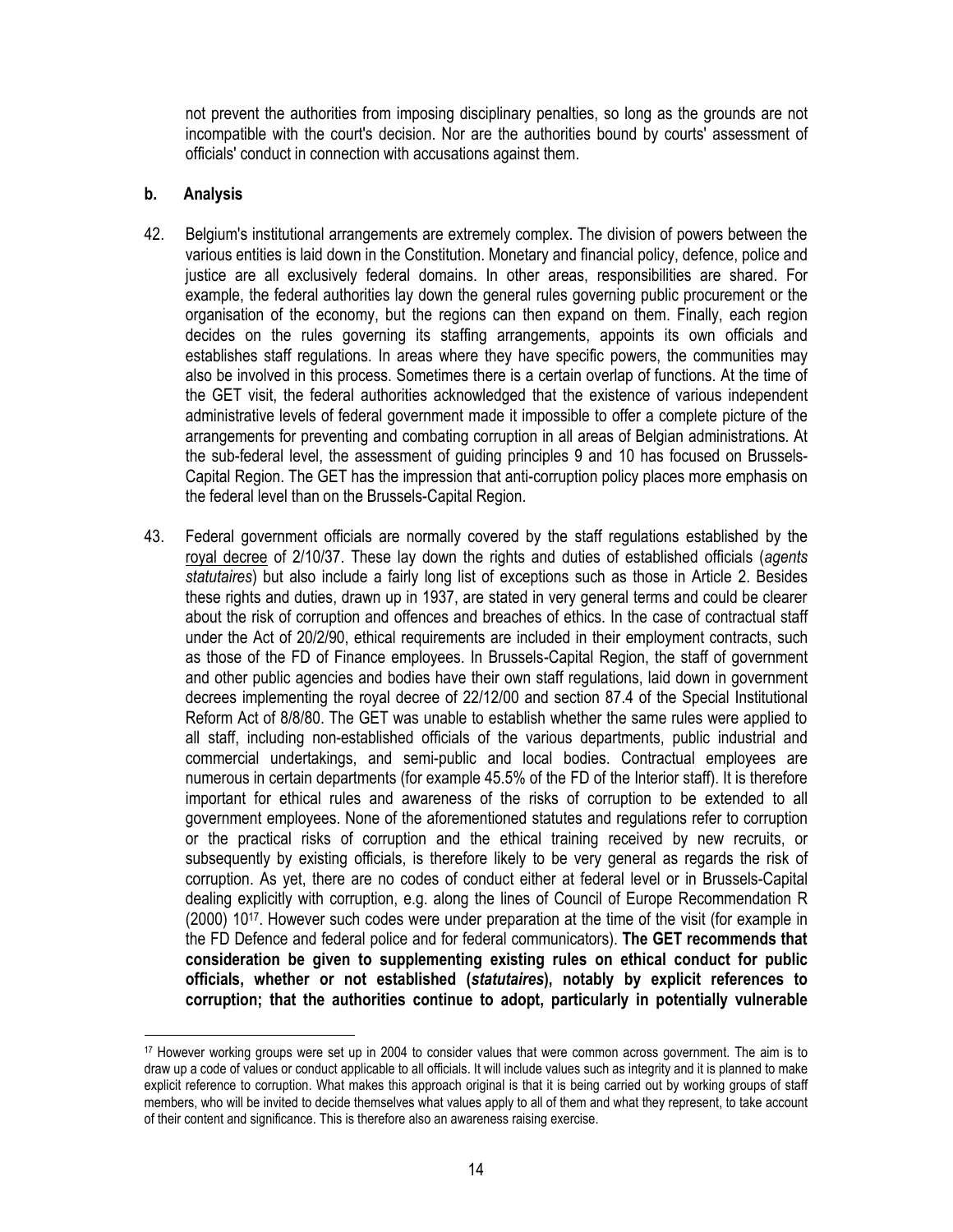**sectors, codes of conduct concerned with personal integrity and the risks of corruption, and that practical training be offered in these areas, based on concrete examples.**

- 44. The GET notes that the general integrity and conduct of the public service are of great importance. Nevertheless, general rules of probity and even training may not be sufficient. Steps must be taken to ensure that they are observed in practice. This is probably one of the reasons why the government has established the integrity monitoring department. At the time of the visit, the department was preparing a major programme concerned with both corruption prevention measures and support for federal institutions in drawing up codes of conduct. The question then arose as to whether it should also monitor their implementation. In July 2003, a government agreement was reached on a major programme – "A creative Belgium based on solidarity. A breath of wind for the country" – one of whose aims was to improve the efficiency of government and the quality of service to citizens. However, no reference is made to preventing and combating corruption. However, the fight against corruption is one of the priorities of the police as stated in the 2004-2007 national security plan. At meetings with the GET, emphasis was placed on certain sectors of administration that were particularly exposed to corruption, such as the tax authorities, public procurement, town planning and the armed forces. There is no system of overall risk evaluation that would offer an improved understanding of corruption and help to assess the effectiveness of existing measures and arrangements. Nevertheless, Appendix E of the 2001- 2002 national security plan contained a strategic analysis of the risk of corruption in Belgium and a similar analysis of the risks of corruption in public procurement and tendering will be completed in the first half of 2005. The GET welcomes the Belgian authorities' decision to carry out such analyses. Following the 2003 government agreement, the justice and interior departments drew up an outline memorandum on comprehensive security, one of whose objectives was to develop an appropriate, multidisciplinary and co-ordinated approach to the various factors that facilitated and encouraged corruption. At the time of the visit there had been no equivalent approach in Brussels-Capital. Such an approach, coupled with the activities of the integrity monitoring department, could be broadened and extended to all departments. **The GET recommends to undertake a more systematic assessment of the risks of corruption in public administration and the evaluation of the measures introduced to combat corruption.**
- 45. Turning to conflicts of interest, Article 49 of the royal decree of 2/10/37 simply makes it incompatible for officials to engage in any occupation that might interfere with the performance of their duties. There were no detailed regulations at the time of the visit on incompatibility, multiple office-holding and ancillary activities, whether paid or not, other than certain specific royal decrees18 and occasional individual ministerial instructions such as instruction No. 1 of 3/1/97 of the ministry of finance on the administration of value added tax, registration and areas where multiple office-holding is prohibited without prior authority<sup>19</sup>. In Brussels-Capital, Article 312 of the staff regulations is fairly flexible and as far as incompatibility and multiple office-holding are concerned only relates to occupations that yield a taxable income and are not an inherent part of the performance of duties. The legislation of 2/5/95 making it a requirement to file a statement of offices, functions and occupations and a declaration of assets had not yet come into force at the time of the visit because the implementing legislation and machinery had not been approved. The current opportunities for conflicts of interest and lack of adequate means of oversight called for the immediate application of the legislation of 2/5/95 and the special act, arrangements for filing

<sup>18</sup> Royal decree 46 of 10.6.82 on multiple professional activities in certain public services and the royal decree of 8.3.04 establishing special conditions for the recruitment of established and contractual staff of the federal agency for the safety of the food chain, aimed at preventing conflicts of interest.

<sup>&</sup>lt;sup>19</sup> The Belgian authorities have announced that the special act and the act of 2 May 1995 have been implemented and extended by a special act and an act of 26 June 2004, which will come into force on 1 January 2005.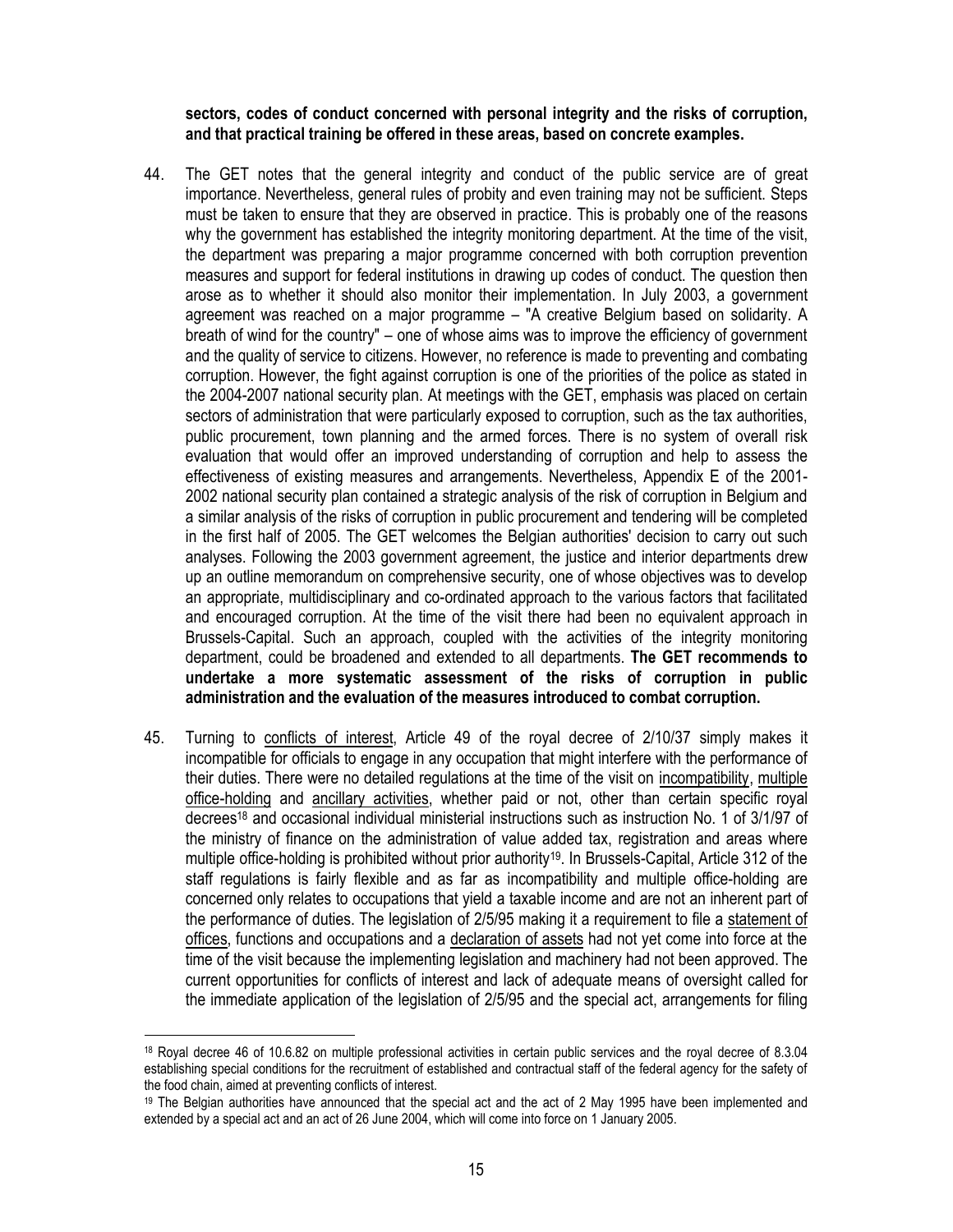and monitoring declarations of assets and the power to take criminal action against those deliberately presenting false information<sup>20</sup>. The GET notes with satisfaction that the integrity monitoring department plans to deal with the problem of conflicts of interest based on international standards, although its jurisdiction is confined to federal departments (FDs). There are no explicit provisions on the rotation of staff and the current system of office holding for senior officials in management posts only partially meets the preventive purpose of rotation systems. Many of those spoken to thought that one of the most effective, and even necessary, means of preventing conflicts of interest and corruption was to rotate officials, at least in the case of posts potentially vulnerable to corruption. The federal and Brussels-Capital staff regulations also prohibit state officials from seeking or receiving gifts, gratuities or other donations. This absolute ban, which is sometimes ignored in the case of hospitality or symbolic gifts, makes no explicit reference to the penalties for corruption in the Criminal Code and does not specify the conduct expected of each official. Finally, apart from the aforementioned instruction No. 1 of 3/1/97, there are no regulations governing improper moves by officials to the private sector. **The GET therefore recommends that conflicts of interest be subject to stricter regulation, in particular i) the legislation of 2/5/95 (requirement to file a statement of offices, functions and occupations and a declaration of assets) should be rapidly implemented; ii) the conditions governing the performance of ancillary activities should be tightened or further clarified; iii) provision should possibly be made for the rotation of officials most exposed to the risk of corruption; iv) guidance should be provided to public officials regarding the existing ban on seeking or receiving gifts, and finally, v) "pantouflage" (i.e. the improper movement of public officials to the private sector) should be regulated, with a view to prohibiting.**

46. Article 29 of the Code of Criminal Investigation requires civil servants to inform the crown prosecutor of any crime or misdemeanour that come to their attention in the exercise of their duties. However, it appears that it is difficult to make such reports in practice. According to those whom the GET spoke to, reporting such suspicions presupposes an ability to provide solid evidence of an offence in order to avoid the possible risk of being exposed to prosecution for making false accusations or of suffering adverse career effects. In addition, officials are reluctant to complain about colleagues to their superior officers, since they believe that disciplinary proceedings have little likelihood of success, either owing to lack of evidence or adequate means for carrying out enquiries (e.g., the superior officer is often responsible for carrying out the inquiry alone). To deal with the latter problem the Belgian authorities have stated that it is possible to ask the competent auditing services to evaluate the efficiency of disciplinary procedures<sup>21</sup>. Finally, they should also put in place mechanisms of formal protection for whistle blowers acting in good faith, and appoint confidential advisers on the basis of the draft prepared by the integrity monitoring department<sup>22</sup>. The GET therefore recommends that i) officials are informed of **their duty to report any possible corruption offences to the prosecution authorities, pursuant to Article 29 of the Code of Criminal Investigation, and of the consequences of failure to comply; ii) the relevant auditing services are called upon to carry out evaluations of the efficiency of disciplinary procedures; and finally, iii) machinery is established to offer formal protection to whistle blowers acting in good faith and that a procedure to appoint confidential advisers is put in place.**

<sup>20</sup> *Ibid*.

<sup>21</sup> In the case of the Brussels-Capital Region, the Belgian authorities have reported that an internal audit department has been established since the GET's visit and a team has been specially created for that purpose. It is supervised by an external committee. Its purpose is to analyse the organisation and procedures of Brussels-Capital government departments. The analysis of procedures could eventually cover corruption risks and disciplinary procedures. Even though these areas have not yet been the subject of audits, the body that could carry them out is in place.

<sup>22</sup> which had prepared certain principles concerning the reporting of illegal acts.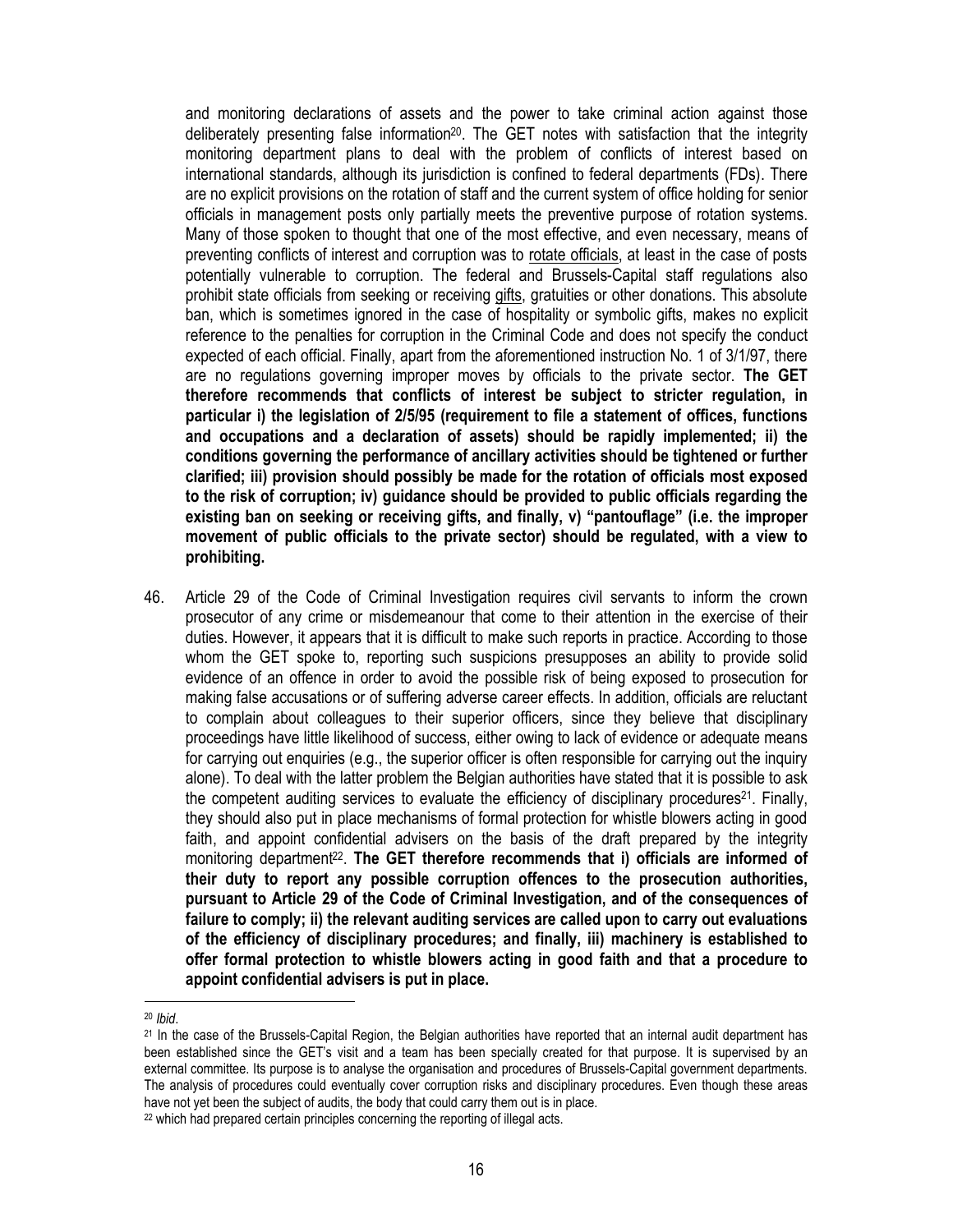47. The rules governing transparency of the administration seem to be effective at federal level. The GET has insufficient information to judge the situation in the other entities. The rare criticisms heard during the visit concerned the impossibility of gaining access to the results of audits or certain appraisals of the court of auditors (which is not a judicial body), other than via the annual reports to the parliamentary assemblies. According to the Belgian authorities, this is to protect professional confidentiality and the system of government checks and balances. Relations between the court of auditors and the judicial authorities were considered in GRECO's First Round reports.

# **IV. THEME III - LEGAL PERSONS AND CORRUPTION**

# **a. Description of the situation**

#### Definition of legal persons

48. There are several types of legal person under Belgian law. Private law legal persons include companies and associations (non-profit making associations and transitory and joint venture associations). Under Article 2 of the Companies Code of 7/5/99, companies may include commercial partnerships (SNC), limited partnerships (SCS), limited liability companies (SPRL), co-operative societies<sup>23</sup> with limited liability (SCRL) or unlimited liability (SCRI), public limited companies (SA), limited partnerships with shares (SCA) and economic interest groupings (GIE). Agricultural companies may also be established in the form of occupational civil companies. There are three forms of company (*de droit commun*, *momentanée* and *interne*) that have no legal personality. Trade unions, like political parties, are *de facto* associations. They are not legal persons and those who constitute them have individual civil and criminal liability. Public law legal persons other than ones considered in Part III – the semi-public sector – include different forms of state-run business and public corporations, with varying degrees of autonomy, and semi-public corporations. The federal state leaves these institutions considerable discretion to manage their own affairs while retaining oversight responsibilities. Each region has its own legislation on the status of associations of public authorities within its jurisdiction and oversees their activities.

# Formation

 $\overline{\phantom{a}}$ 

49. The Companies Code and the Non-Profit Making Associations Act of 27/6/21 lay down general conditions governing the establishment of legal persons as well as general and detailed conditions relating to formalities (officially notarised or private documentation, publication in the appendices of the Belgian official journal) and to substance (object, authorised capital, shareholdings24, number and status of directors and members).

<sup>&</sup>lt;sup>23</sup> These societies are composed of members whose contributions vary. The shares are not represented by negotiable securities and can only be transferred if certain strict conditions are met. The authorised capital is variable, which means that new members can be admitted.

<sup>&</sup>lt;sup>24</sup> The Act of 2/3/89 on the public disclosure of significant shareholdings in companies quoted on the stock exchange and regulating takeover bids makes it obligatory to declare and publish details of significant shareholdings in quoted Belgian companies. Any private individual or company acquiring securities, whether or not representing equity capital, that confer voting rights in the company concerned, must declare to the banking and finance commission the number of shares it possesses when the voting rights attached to these shares represent at least 5% of the total voting rights. Similar declarations must be made for any additional acquisitions taking the owner over further 5 percentage point thresholds (10, 15, 20% and so on). When the shares are quoted for the first time, such declarations must be made by any individual or company owning the specified percentages. This concerns Belgian companies whose shares conferring voting rights are officially quoted, in whole or in part, in a stock exchange in a European Union member state.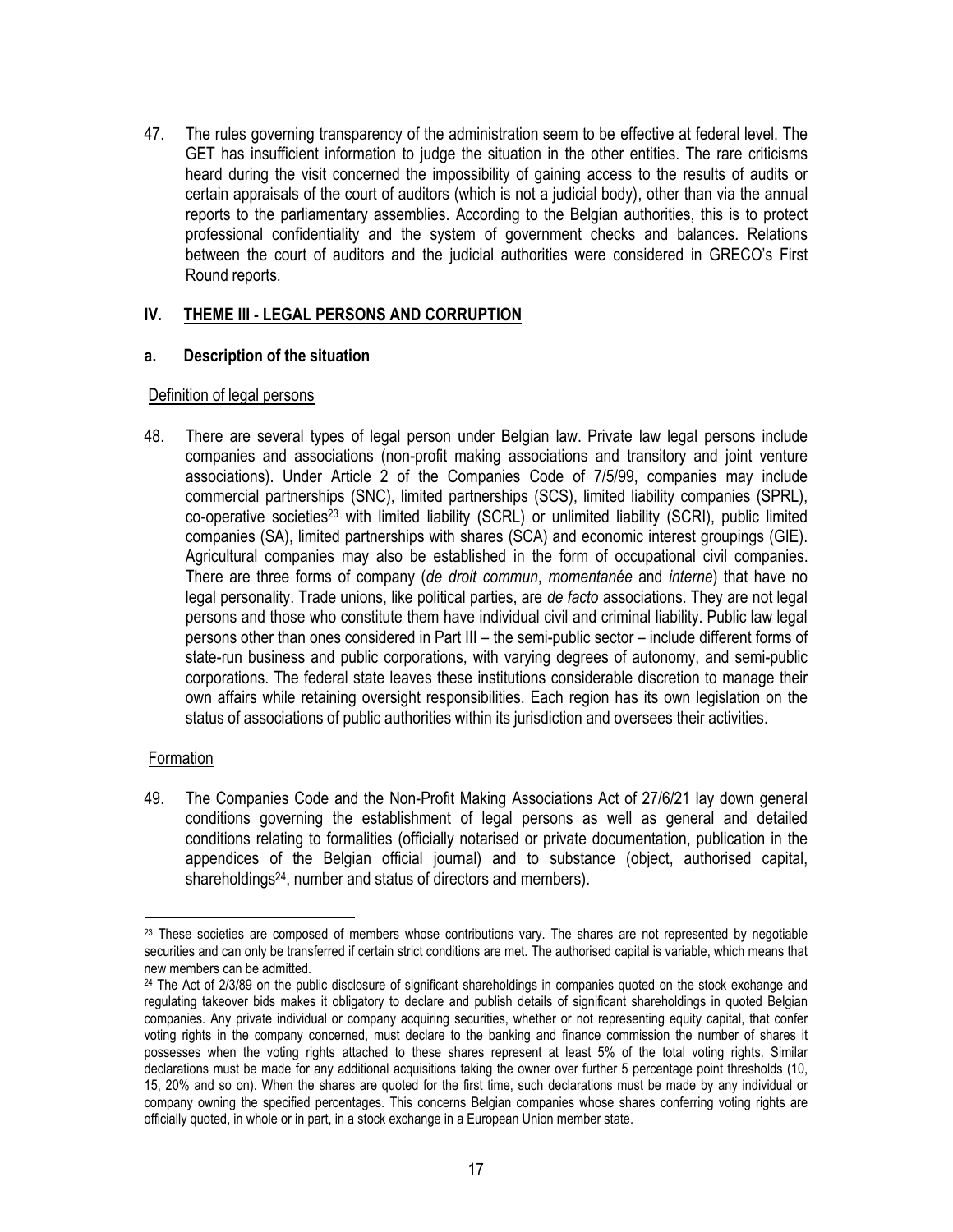# **Registration**

50. The Companies Code and the Non-Profit Making Associations Act also establish a system of registration of private law legal persons. They are recorded on the companies data bank. To be granted legal personality, bodies must lodge with the registrar of the commercial court a formal document containing certain pieces of key information about the company, its founders and the persons authorised to administer and represent it. The documents lodged are kept in a file maintained in the registry for each company. The formal document referred to is published in the Belgian official journal. If one of the details in this document is no longer accurate this fact must also be published and remain permanently on record. Non-profit making associations acquire legal personality from the day when their constitution and the official documents relating to their administrators and, where appropriate, the persons authorised to represent them are lodged with the court registrar.

# Accounting requirements

51. Under the Accounting Act of 17/7/75, all commercial and related undertakings and public bodies of a commercial, financial or industrial nature have to retain their accounting books and any supporting documents offering evidence of relations with third parties for 10 years (sections 6 and 9). There are rules governing the preparation of annual accounts and the publication of balance sheets. Since 2002, non-profit making associations have been required to keep simplified accounts unless they meet certain other criteria (see section 17 of the Act of 27/6/21), in which case they must maintain their books and prepare annual accounts in compliance with the 1975 legislation.

# Professional disqualifications – good repute

52. Royal decree No 22 of 24/10/34 on the disqualification of certain convicted offenders and bankrupts from exercising certain duties, professions or activities, as amended by the acts of 4/8/78 and 2/6/98, establishes general arrangements for professional disqualification. The tax laws and certain regulations, mainly concerning the financial, insurance and consumer sectors, add a number of specific prohibitions.

# Liability of legal persons

- 53. Article 5 of the Criminal Code, introduced by section 2 of the Act of 4/5/99, makes legal persons criminally liable for offences that are related to their purpose or interests or are committed on its behalf. It also determines how liability is apportioned between the legal person and individuals acting on its behalf in committing the offence. In principle, joint prosecution is excluded in the case of *involuntary offences*. The courts must decide whether the individual or the legal person has committed the more serious offence, on the basis of which one or other party will be convicted. In the case of *intentional offences*, as it is commonly the case in most cases of corruption, trading in influence and money laundering-related offences, joint prosecution is possible. Legal persons under foreign law may be prosecuted and convicted for offences committed under Belgian law.
- 54. Legal persons may be prosecuted for any type of offence, but the law lays down particular conditions under which they may be held liable for active corruption in the private sector (giving bribes) (Article 504bis CC), trading in influence (or misuse of office) (Article 247.4 CC) and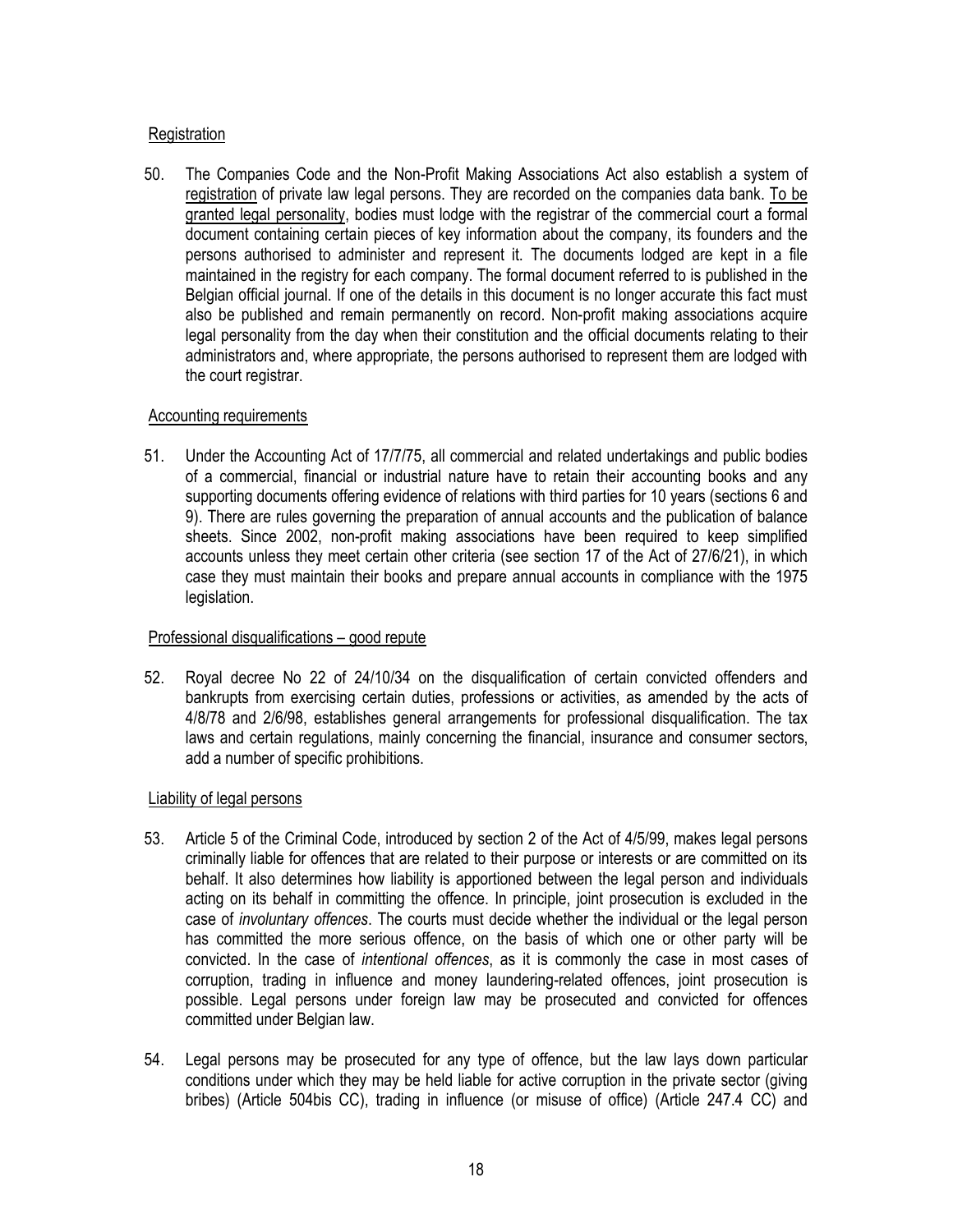laundering (Article 505 CC). With regard to active corruption offences in the private sector, Article 504bis CC, introduced by section 5 of the Corruption Act of 10/2/99, makes it an offence for private sector employees, officials, directors, managers or representatives to propose or agree to a particular conduct in exchange for remuneration, without the knowledge or approval of their employer, his authorised agent, board or general meeting. The purpose of this provision is to i) avoid penalising companies in the conduct of their business and instead penalise directors, managers, authorised agents or principals who harm their own companies, ii) avoid making an offence of dishonest practices that sometimes border on corruption but are current practice and authorised, even implicitly, by the board of directors. At the same time, failure to exercise supervision within the legal person, and thus facilitating the commission of the offence, can be sanctioned. There is thus a moral element to the responsibility of a legal person (in French *personne morale*). It has to be shown either that the offence was the consequence of a deliberate decision taken by the legal person or that the latter displayed negligence, thus encouraging the offence. Any fault has to be assessed with regard to the specific circumstances. An offence may have been made possible by defective internal organisational arrangements, inadequate security measures or unreasonable financial restrictions. The courts reach their decision on the basis of the legal person's actions, the material facts relating to the conduct of its employees and agents, the risks and the measures taken. As noted earlier, between July 1999 and April 2004, only one judgment concerned corruption and one other the handling of stolen goods.

#### Penalties and other measures applicable to legal persons

55. Under Article 7bis CC, legal persons may be liable to fines<sup>25</sup>, special confiscation, winding up<sup>26</sup>, disqualification from performing an activity relating to the object of the company, closure and publication or dissemination of the decision. In the case of private corruption, Article 504ter CC provides for six months' to two years' imprisonment and a fine of € 100 to 10 000. In the case of a corrupt pact, the maximum term of imprisonment is three years and the maximum fine  $\epsilon$  50 000. Corruption may entail civil as well as criminal penalties bearing on the relationship between an individual convicted of corruption and the legal or physical person employing him (termination of contract). Finally, the Corruption Act of 10/2/99 has amended section 19.1 of the act of 20/3/91 which lays down the conditions for approval to tender for public works. It adds as grounds for declassification or suspension of approval non-compliance with the ban on any action, agreement or understanding aimed at violating the normal rules of competition provided for in section 11 of the Public Procurement Act of 24/12/93, including acts of corruption. There is no register of companies found guilty of corruption in Belgium<sup>27</sup>.

#### Tax deductibility

 $\overline{\phantom{a}}$ 

56. Section 57.1 of the Income Tax Code (CIR 92) makes commissions, brokerage fees, discounts, fees, honoraria and bonuses tax deductible if they are justified by individual forms showing the name and position of the beneficiary and a financial summary<sup>28</sup>. Commissions not exceeding  $\epsilon$ 

<sup>25</sup> Article 41bis of the Criminal Code provides for the conversion of sentences of imprisonment for individuals into equivalent fines for legal persons.

<sup>26</sup> Under Article 35 of the Criminal Code, legal persons may only be wound up if they were deliberately established to commit the offences of which they have been convicted or if their legitimate purpose was deliberately ignored in favour of such activities.

<sup>27</sup> However, following the GET visit the Belgian authorities announced that a working group of officials from the FD of Justice and judges was preparing preliminary draft legislation on a register of convicted legal persons. The resulting bill should be laid before parliament in March 2005.

<sup>&</sup>lt;sup>28</sup> These individual forms, which show the amount of the commission and the beneficiary's name and address, are sent by the debtor to the Belgian tax authorities. If the debtor fails to prepare such a form, the commission is not tax deductible (if the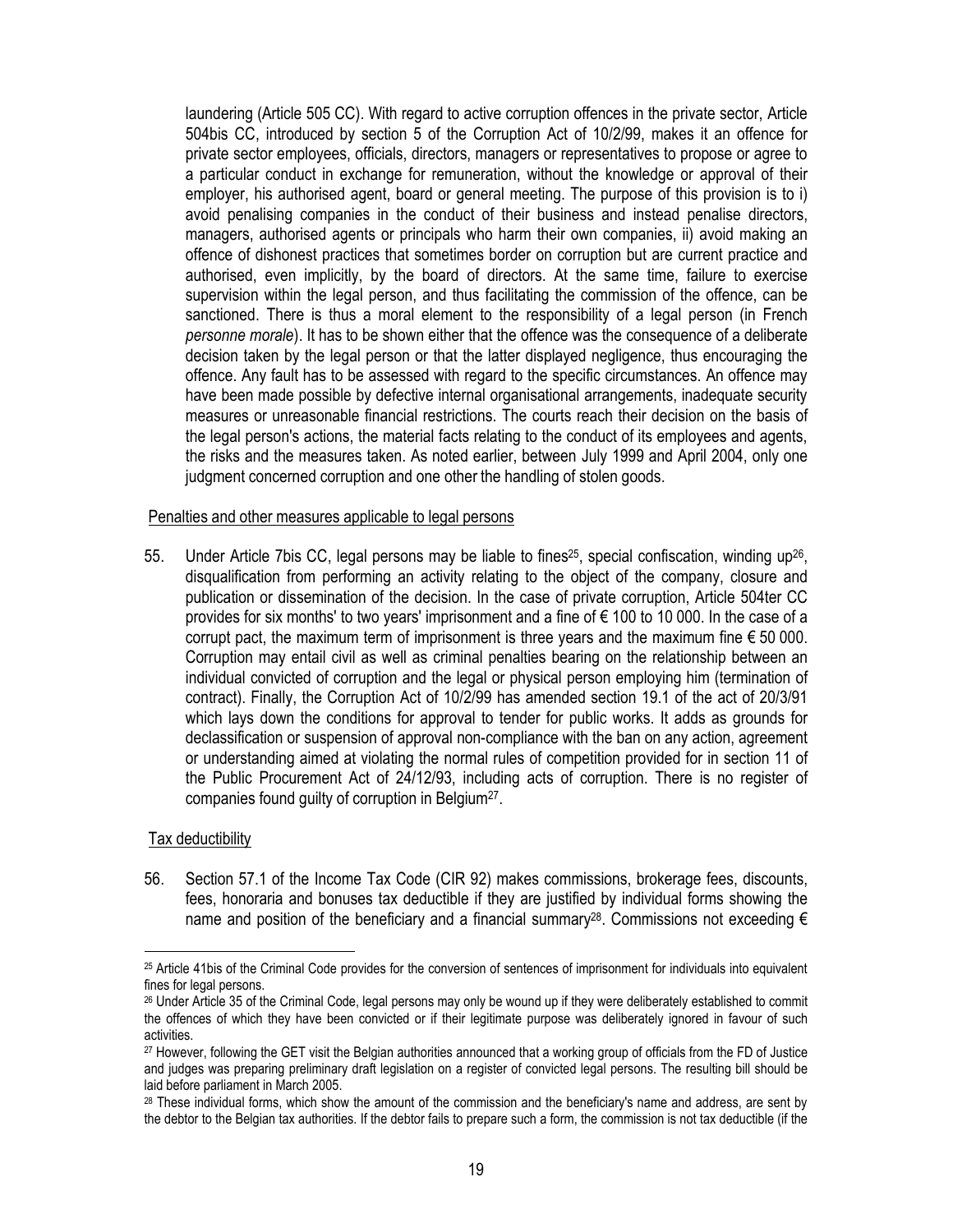125 per annum per beneficiary are exempt from the requirement to provide such forms. In addition, under Article 58 of the Income Tax Code, the minister of finance may allow sums disbursed by companies as secret commissions to be considered as professional expenses, when the granting of such commissions is recognised as normal practice, under the condition that they do not exceed the normal limits, that the company pays the relevant taxes calculated by the minister at an agreed rate that may not be less than 20% and that such commissions are necessary with a view to tackling foreign competition, upon request to the Ministry of Finance. Under the Corruption Act of 10/2/99, this authorisation may not be granted for the securing or retaining of public contracts or administrative authorisations.

#### Tax authorities

57. Tax investigations are generally conducted by the special tax inspectorate (ISI). It has about 400 officials throughout the country, drawn from the income tax, customs and VAT departments. Pursuant to Article 29 of the Code of Criminal Investigation, tax officials are authorised to inform the crown prosecutor directly of cases of corruption, trading in influence or laundering committed by individuals or legal persons (but not criminal offences under the tax legislation and its implementing instruments, pursuant to Article 29.2 of the Code of Criminal Investigation). Under their general powers of investigation, prosecutors or investigating judges may ask the tax authorities for any necessary information. Such information may come from the income tax authorities (buildings belonging to the person liable for tax, moveable assets, tax assessments carried out, precise description of company activities, accounts, remuneration of directors and staff, business relationships and addresses or premises occupied), the VAT authorities (annual records of sales to Belgian and foreign clients liable for tax, notifications of certain offences, irregularities identified in checks), the land and property registry (purchase and sale of buildings, loans, estates) and the customs (import and export details and records of major VAT offences). Legislation of 28/4/99 obliges prosecutors, though only with the authorisation of the crown prosecutor, to inform the minister of finance of criminal cases showing evidence of tax fraud so that he can order investigations if deemed appropriate.

# Penalties for accounting offences

58. Accounting offences incur perpetrators' civil, administrative and criminal liability. Criminal penalties may be imposed for forging documents and use of forged documents (Articles 193, 196 and 197 of the Criminal Code), tax evasion (Articles 73 and 73bis of the VAT Code, ie false VAT declaration); false tax declaration (Articles 449 and 450 of the Income Tax Code) and false annual accounts to the general shareholders' meeting (section 127 of the Companies Act). Concealment or destruction of accounts is liable to penalties laid down in section 16 of the 1975 act (one month's to one year's imprisonment and/or a fine of fifty to ten thousand francs). The same penalties apply to various categories of auditors or accountants who approve such accounts in the knowledge that they contain irregularities.

#### Role of accountants and company auditors

 $\overline{\phantom{a}}$ 

59. Company auditors (royal decree of 10/1/94), chartered accountants (royal decree of 1/3/98) and other certified accountants must comply with relevant legislation and regulations and the rules of

debtor is an individual) or is liable to a special contribution at a rate of 309%, (if the debtor is a company). Under the arrangements for exchanging information in agreements to avoid double taxation, the Belgian tax authorities send these individual forms to the tax authorities of the country where the beneficiary of the commission is resident, which enables these authorities to establish whether the individual concerned has met his tax obligations in his country of residence.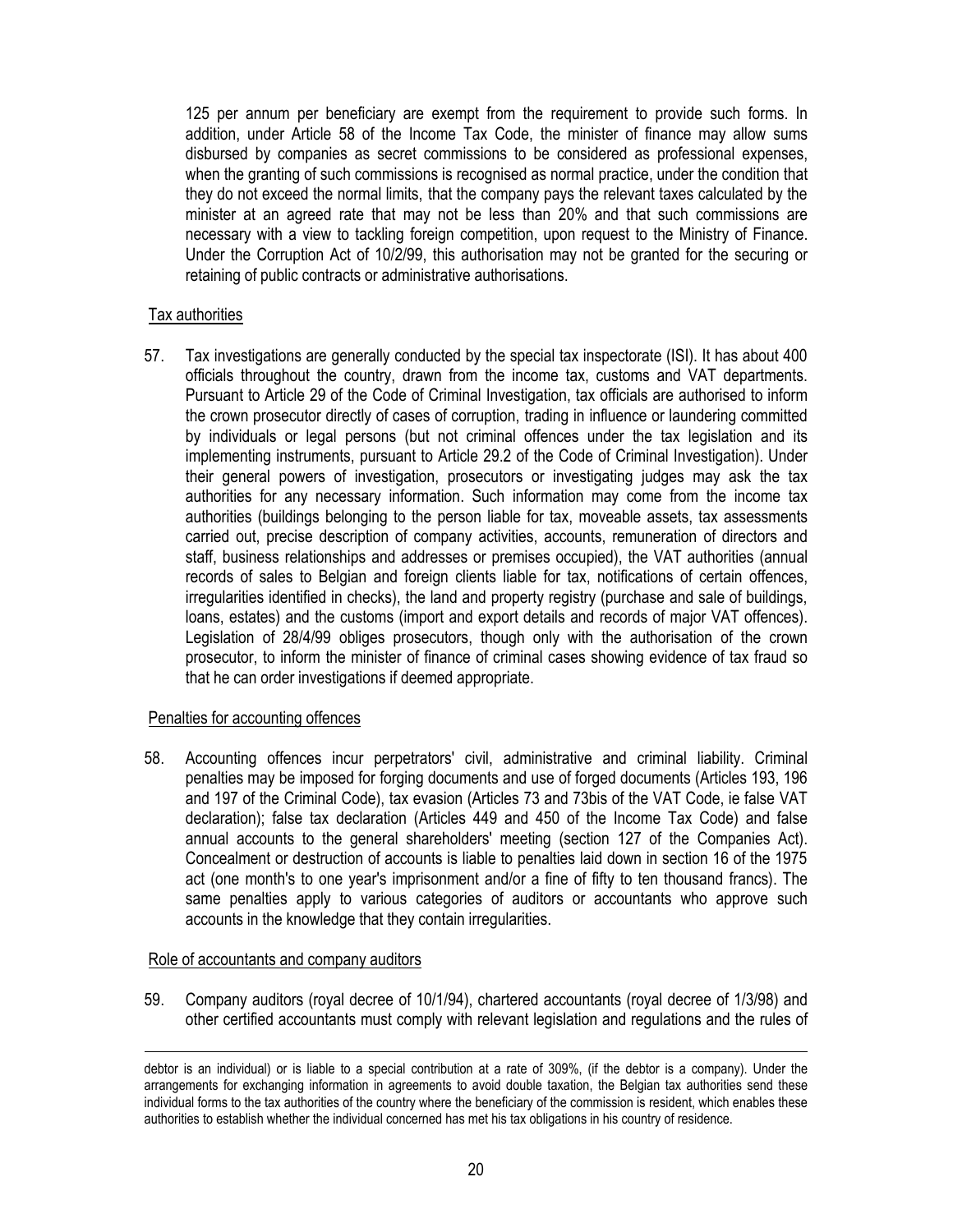their professions but are not specifically instructed to identify offences. Under Article 458 of the Criminal Code which deals with breaches of professional confidentiality and section 27.2 of the Act of 22 July 1953 establishing an institute of company auditors, collaboration with the judicial authorities is limited to what is strictly provided for in law, namely the obligation to report laundering under section 2bis of the Act of 11/1/93 and those applicable to any citizen, such as reporting any infringements of state security or offences against the life or property of individuals, under Article 30 of the Code of Criminal Investigation, breach of which is liable to eight days' to six months' imprisonment and a fine of  $\epsilon$  12.5 to 62.5 multiplied by a coefficient of five, and to the communication of various forms of declaration and certification with the written agreement of the undertaking in which they are operating. The institute of company auditors approved a recommendation of 5/6/98 to its members on the detection and reporting of accounting offences and illegal acts, though without explicitly mentioning corruption. Nevertheless, this institute and the institute of accountants and financial advisers are bound by ISA (International Standards of Audit) standards 240 and 250 of the International Federation of Accountants. ISA 240 concerns the auditor's responsibility to consider fraud and error in an audit of financial statements and ISA 250 consideration of laws and regulations in an audit of financial statements. According to the Belgian authorities, these extend to cases of corruption.

#### **b. Analysis**

- 60. The visit showed that the Belgian authorities had made significant progress in enacting legislation laying down precise rules on the establishment, registration, transparent functioning and supervision of legal persons, on the criminal liability of legal persons, coupled with sanctions theoretically compatible with Convention ETS 173, and the use of the tax authorities to combat corruption, laundering and accounting offences. Nevertheless, certain aspects could be improved in order to be made fully operational and more effective.
- 61. There is a system for registering convicted persons who have been professionally disqualified but no register of legal persons found guilty of criminal offences. **The GET recommends the establishment of a register of legal persons with criminal convictions.**
- 62. The introduction into Belgian law in 1999 of criminal liability for legal persons is to be greatly welcomed. However, it could be concluded from the opinions of the persons met during the visit (judges/prosecutors and police officers) that it is still rarely applied due to several difficulties. Some of these difficulties relate to ambiguities in the existing mechanisms foreseen in Articles 5 and 504bis of the Criminal Code and to the current structure for establishing liability. The GET was informed that these difficulties are taken into account in the context of the evaluations carried out by the Department of Criminal Policy of the Federal Department of Justice, and the exchange of professional experience among judges/prosecutors with a view to improving the existing legislation. The sanctions provided for by law therefore appear to be effective, proportionate and dissuasive. However, the GET was told that there were no statistics available on sanctions imposed on legal persons. There has only been one conviction of a legal person for corruption. Consequently, the GET could not assess whether the sanctions applied were effective, proportionate and dissuasive.
- 63. Subject to strict and narrowly defined conditions, the Belgian system allows certain secret commissions paid by taxpayers to be offset against taxes. It does so by authorising payment of taxes determined in advance and establishing a fixed rate on these commissions. The Belgian authorities state that they have changed the existing arrangements in response to OECD observations and with a view to their forthcoming re-examination in the second round.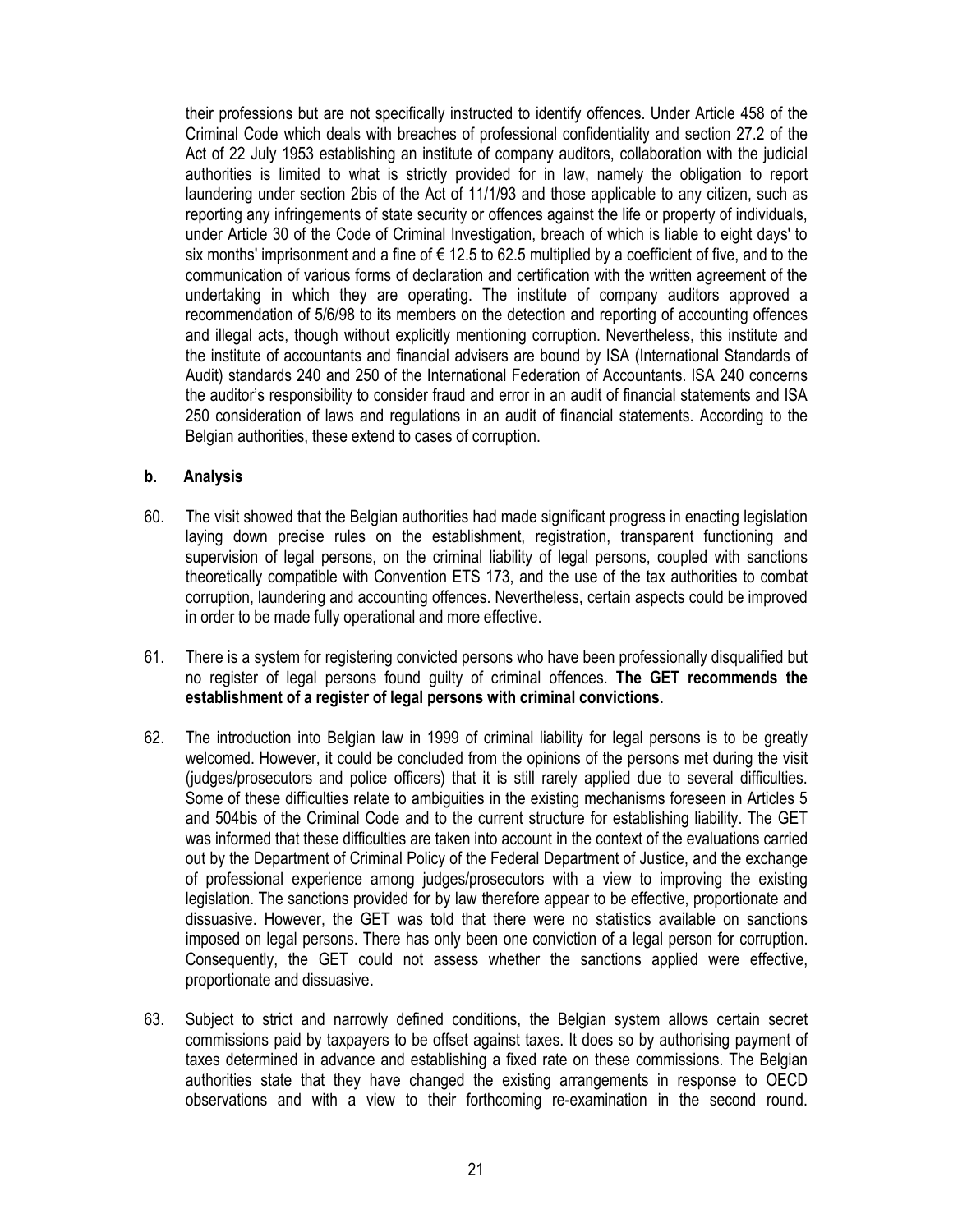Nevertheless they consider these commissions legal since a firm would not take the risk of completing an individual request for a tax deduction containing all the information about the commission paid if it had been used to bribe an identifiable public official. However, it is still possible for such an official to secure such a commission through several intermediaries or front companies. The GET considers that the current arrangements making secret commissions taxdeductible do not facilitate the fight against corruption. **The GET recommends to amend legislation in order to exclude tax-deductibility of undue advantages (including secret commissions in commercial transactions).**

- 64. The GET considers that the methods used by the tax authorities have proved successful in combating tax evasion. The judicial authorities could benefit from the information held by the tax authorities in all the corruption, trading in influence and laundering cases and they could thus supplement their own information and send it on in turn, subject to statutory safeguards, to the tax authorities. There are no reported cases where the crown prosecutor has refused to authorise the transmission of relevant penal information that is not excessive to the tax authorities. Officials receive special training and directives on information likely to point to tax evasion but nothing concerning corruption. The tax authorities have also acknowledged that directives, such as those in the OECD handbook, and training would be helpful in this respect. **The GET recommends that the tax authorities pay particular attention to the problem of corruption, particularly through directives and specific training modules on the detection of corruption offences and enforcement of the relevant legislation.**
- 65. It appears from the GET's meetings with auditors and accountants that their contribution to preventing and combating corruption is mainly based on Article 30 of the Code of Criminal Investigation. In the GET's view, this provision concerns the general obligation for any individual to report infringements of state security or offences against the life or property of individuals – breach of which is liable to eight days' to six months' imprisonment and a fine of  $\epsilon$  12.5 to 62.5, increased by the multiple in force, and it questions its relevance to combating corruption. In contrast, auditors and accountants do have a special obligation to report cases of money laundering. The GET considers that these professionals have a key role to play in detecting and reporting irregularities committed by offending companies, as shown by the legislation on laundering and the 1998 institute of company auditors recommendation, whether these be cases of tax evasion or other illegal activities, for which legal persons might even incur criminal liability. Yet it appears that there is currently no way in which – without in any way forfeiting the confidence of their board of directors or other supervisory bodies to which they are accountable, and whose confidence must be retained – these professionals can enter into direct contact with the authorities, bypassing the company's decision making bodies, where they have identified serious criminal offences, particularly evidence of corruption. These professionals must be made more aware of the risks of corruption in the private sector and its effects on company accounts. Finally, their representative bodies should issue directives to their members on the detection and reporting of corruption offences and agree strict rules regarding integrity, conflict of interest and the reporting of corruption, as well as on supervision and penalties for less scrupulous practitioners. There should be training in these areas. **The GET recommends that arrangements be introduced to enable auditors and accountants to report corruption offences directly to the relevant authorities and that these professions' representative bodies be encouraged to issue directives and organise training on the detection and reporting of corruption, accompanied by rules of conduct and appropriate sanctions.**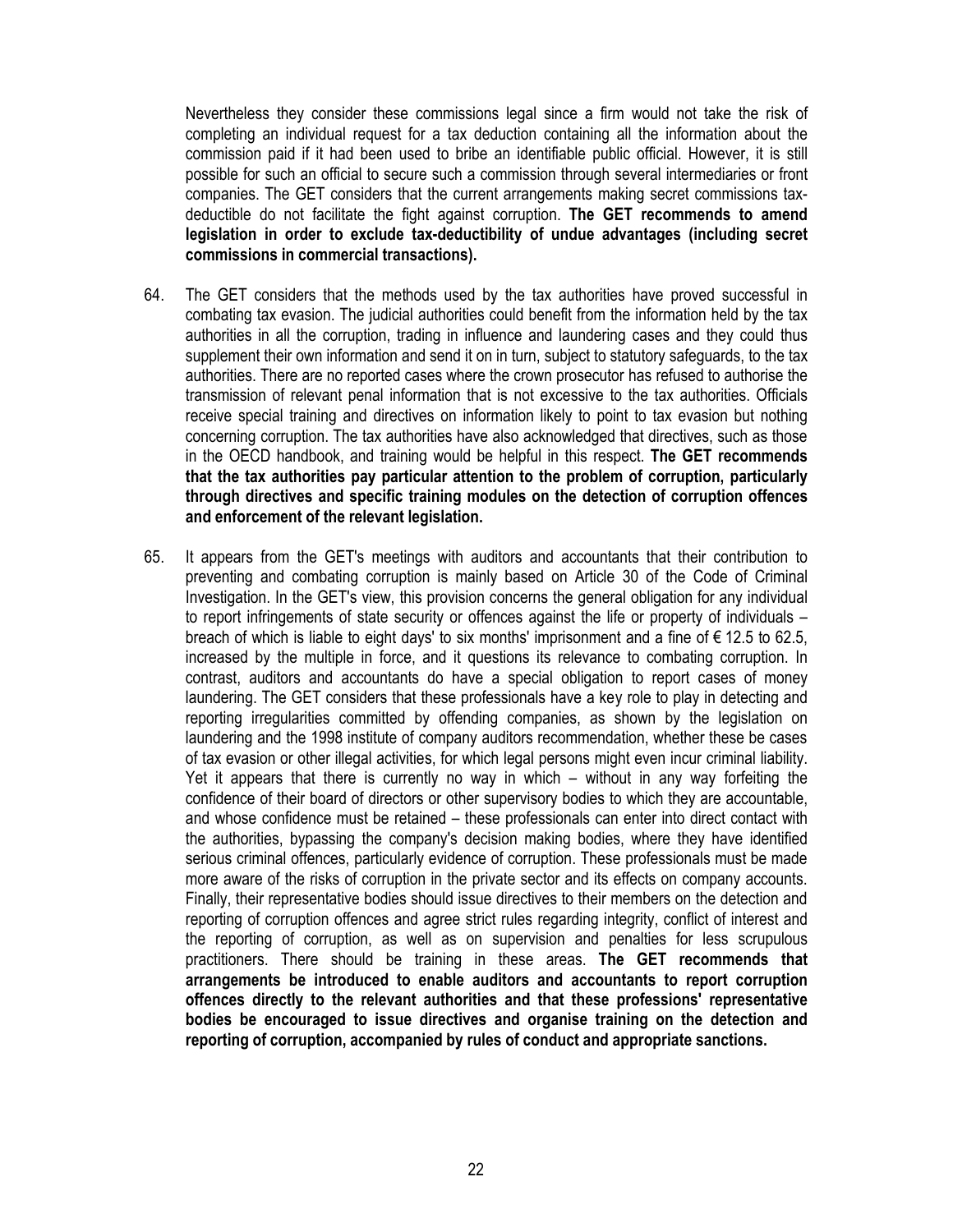# **V. CONCLUSIONS**

- 66. The Belgian legal system is well equipped to deal with the detection, seizure and confiscation of the proceeds of corruption. Belgium was one of the first countries to have a body responsible for seizure and confiscation and to allow the optimal use of seized and confiscated funds and property. The public administrations are concerned that officials should carry out their duties honestly and effectively. The situation would be strengthened still further by more precise regulations on conflicts of interest. However, Belgium's complex institutional arrangements appear to make it difficult to adopt a uniform strategy and measures to combat corruption in the administration. General progress in Belgium will therefore probably be relatively slow to emerge. The system for supervising legal persons and the contribution of the tax authorities and financial professions to detecting and combating corruption are also important assets. Belgium enacted legislation on the criminal liability of legal persons in 1999. In all these areas, a number of changes to the existing law, coupled with stricter enforcement, education and training and more detailed statistics should help to achieve the desired results.
- 67. In the light of the foregoing, GRECO makes the following recommendations to the Belgian authorities. It also invites the federal authorities to draw recommendations ii, iii, iv and v to the attention of the Brussels-Capital Region:
	- **i. that current legislative activities aimed at supplementing and simplifying the current provisions on seizure and confiscation be actively pursued** (paragraph 18);
	- **ii. that consideration be given to supplementing existing rules on ethical conduct for public officials, whether or not established (***statutaires***), notably by explicit references to corruption; that the authorities continue to adopt, particularly in potentially vulnerable sectors, codes of conduct concerned with personal integrity and the risks of corruption, and that practical training be offered in these areas, based on concrete examples** (paragraph 43);
	- **iii. to undertake a more systematic assessment of the risks of corruption in public administration and the evaluation of the measures introduced to combat corruption** (paragraph 44);
	- **iv. that conflicts of interest be subject to stricter regulation, in particular i) the legislation of 2/5/95 (requirement to file a statement of offices, functions and occupations and a declaration of assets) should be rapidly implemented; ii) the conditions governing the performance of ancillary activities should be tightened or further clarified; iii) provision should possibly be made for the rotation of officials most exposed to the risk of corruption; iv) guidance should be provided to public officials regarding the existing ban on seeking or receiving gifts, and finally, v) "pantouflage" (i.e. the improper movement of public officials to the private sector) should be regulated, with a view to prohibiting** (paragraph 45);
	- **v. that i) officials are informed of their duty to report any possible corruption offences to the prosecution authorities, pursuant to Article 29 of the Code of Criminal Investigation, and of the consequences of failure to comply; ii) the relevant auditing services are called upon to carry out evaluations of the efficiency of disciplinary procedures; and finally, iii) machinery is established to offer formal protection to**